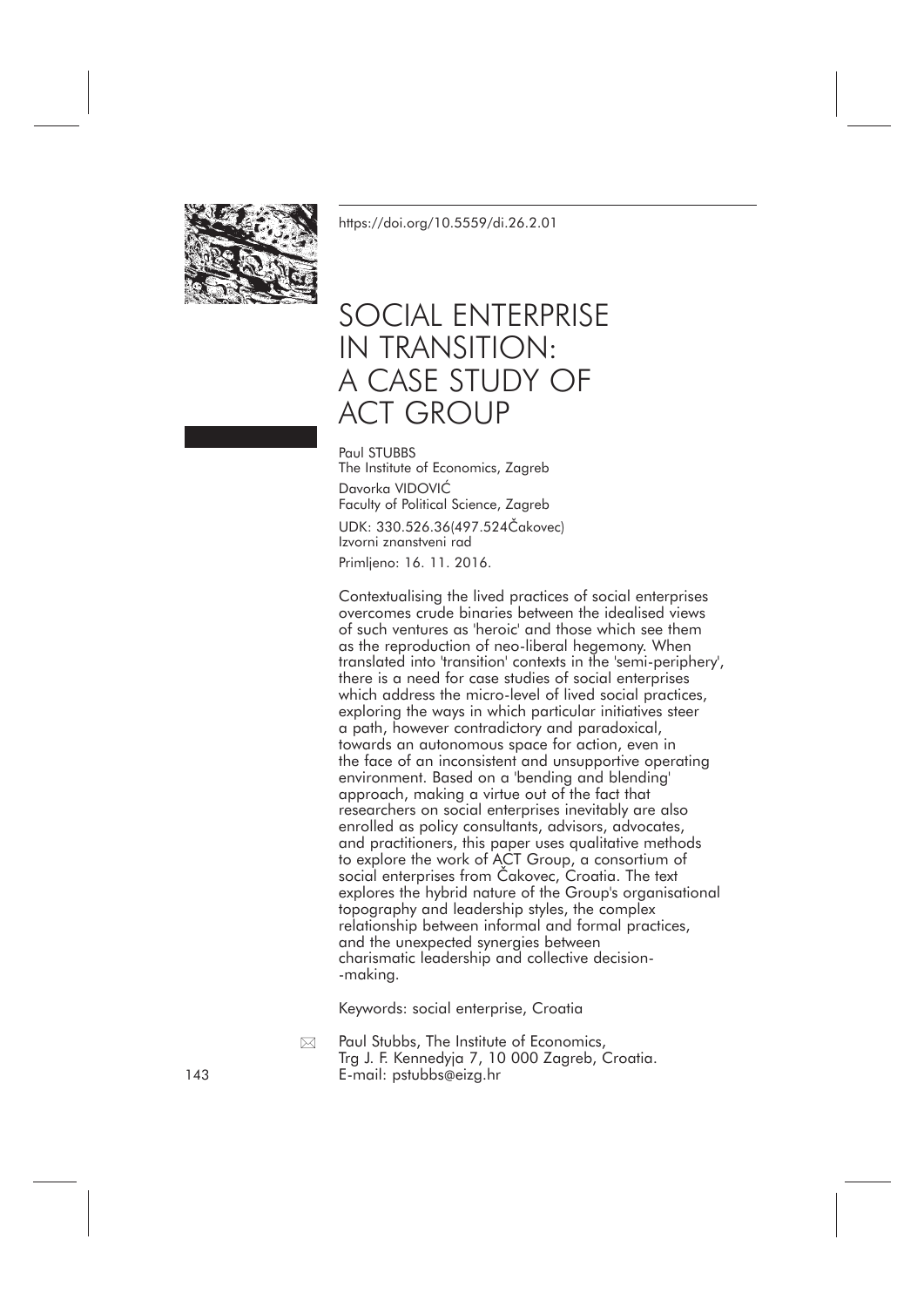# **BEYOND THE BINARY BIND: REFLECTING ON SOCIAL ENTERPRISE IN THE CORE AND SEMI-PERIPHERY**

Social enterprises and the social economy more generally, coinciding with the undermining of the traditional 'welfare state', have become increasingly important in Europe and beyond, in recent years. Exhibiting a wide range of forms, social enterprises share a common aim "to base a business on principles different than those connected merely to profit" (Šimleša, Puđak, Majetić, & Bušljeta Tonković, 2015a, p. 10). Writings on social enterprise remain somewhat abstract with few in-depth case studies beyond descriptions of 'the usual suspects', a small number of initiatives which have gained international recognition. In addition, the literature tends to be trapped in what might be termed a 'binary bind'. The majority of texts still tend to an idealised view of social enterprise as 'heroic' and 'pioneering' (Leadbeater, 1997; Bornstein, 1998). On the other hand, a smaller, critical literature sees in social enterprise yet another example of the reproduction of neoliberal hegemony (Cook, Dodds, & Mitchell, 2003; Eikenberry & Kluver, 2004; Lloyd, 2007).

Whilst it is apparent that the recent upsurge of interest in social enterprise coincides with neoliberal restructurings of the economy, politics and society, including the shrinking of the welfare state, the connections and causal linkages between processes of neoliberalization and the rise of social enterprises is by no means automatic and clear cut. There is little to be gained from discussing the linkage in vague, general terms. Rather, it needs to be explored in specific contexts and conjunctures. Indeed, just as we should be sceptical regarding whether there is any such thing as 'social enterprise' in general, it is important to go beyond the idea that there exists in any meaningful empirical sense a single, unified, all-encompassing and all-conquering 'neoliberalism'. Neoliberalism is "a situated, hybrid project that takes multiple forms in multiple places" (Larner, 2015, p. 195). The danger of 'flattening' (Newman, 2012, p. 157) the concept of neoliberalism occurs when no distinction is made between neoliberalism as an ideology, as a political practice, as a set of policy prescriptions and as a mode of governance or technique of governmentality. Flattening neoliberalism is in danger of becoming "the next-generation 'globalization' concept" (Clarke, 2008, p. 137) with too little attention paid to "the different modes of insertion into 'global' neo-liberalism that are experienced by different regions, nations and more local places" (Clarke, 2008, p. 137).

Paying more attention to the specifics of the "transnational relations through which such insertions are conducted" (Clarke, 2008, p. 138), allows us to explore social enterprise in 144 the 'node' of Central, Eastern and South Eastern Europe, and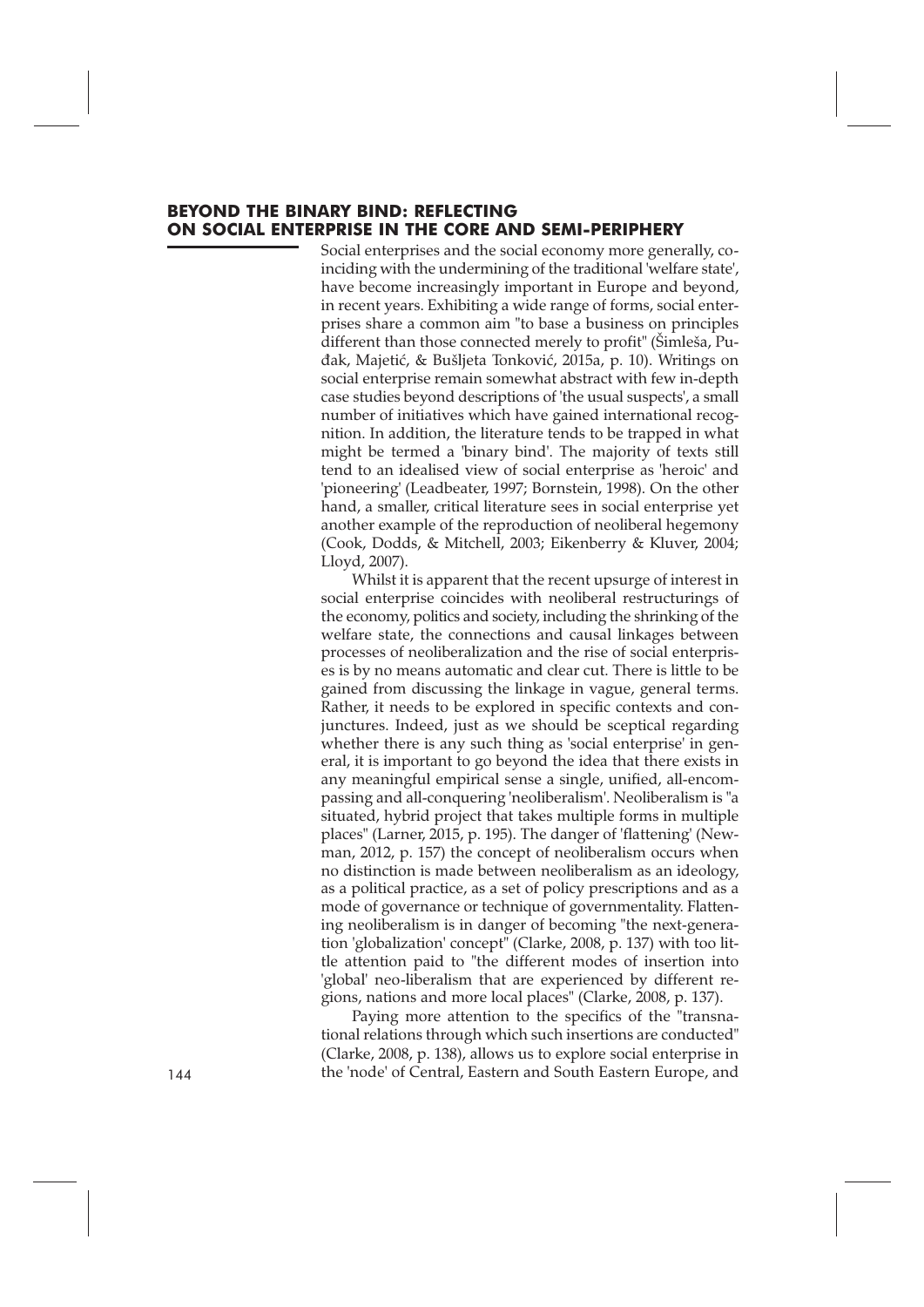STUBBS, P., VIDOVIĆ, D.: SOCIAL ENTERPRISE...

Croatia in particular, as "complicated, multiple, hesitant, and ambiguous" (Clarke, 2008, p. 138). Local articulations of 'global' phenomena such as social enterprise, then, are always 'translations', part of "a selective and active process in which meanings are interpreted and reinterpreted to make them fit their new context" (Clarke, Bainton, Lendvai, & Stubbs, 2015, p. 35). In this way, "the focus of analysis shifts to how multiple projects coexist and how contradictions between them are resolved in *particular* sites at *specific* moments, and what forms of labour are at stake." (Newman, 2012, p. 158, emphasis in original).

This is not to deny a kind of 'elective affinity' (Fraser, 2009) between the rise of social enterprises and 'disorganised' or 'flexible' capitalism, notably as a supplement for or even alternative to the hollowed-out, residualised, responsibilised and shrunken welfare state. Social enterprises fit all too well with a 'moral economy' of volunteering in low-employment states (cf. Muehlebach, 2012), and are entirely compatible with the increasing precaritisation and flexibilisation of the labour market even for the educated middle classes. And yet, at times these affinities may be more 'perverse confluences' (Dagnino, 2007) with strands of the social enterprise movement, not unlike earlier strands of 'new social movements' being built on some kind of critique of consumerist capitalism and, at times, representing utopian-like experiments in alternative social organisation.

Not only have many actually existing social enterprises developed from social movement activism, but also social movement theory offers a different challenge to "the heroic individual model" (Spear, 2010, p. 2) of social entrepreneurship, emphasising collective mobilisations which may not be entirely 'capitalocentric' (Gibson-Graham, 2006). Gibson-Graham have been pivotal in imagining and exploring "an expansive and generative politics of noncapitalist construction" (Gibson-Graham, 2006, p. 53). Although deliberately not seeking to map the contours of a "ready-made alternative economy" (Gibson-Graham, 2006, p. 60), their conceptualisation of the 'radical diversity' of economic relations in terms of three interlinked practices: different kinds of *transaction*; different types of *labour* and compensation; and different types of *enterprise* (Gibson-Graham, 2006, p. 60), offers a clear starting point for an understanding of social enterprise as a potentially counter- -hegemonic form.

Gibson-Graham's three practices form a coherent analytical lens through which to discuss social enterprises in conjunctural contexts. Thinking conjuncturally, in Clarke's (2010) terms, involves analysing the diverse and sometimes diver-145 gent tendencies at work in a particular temporal and spatial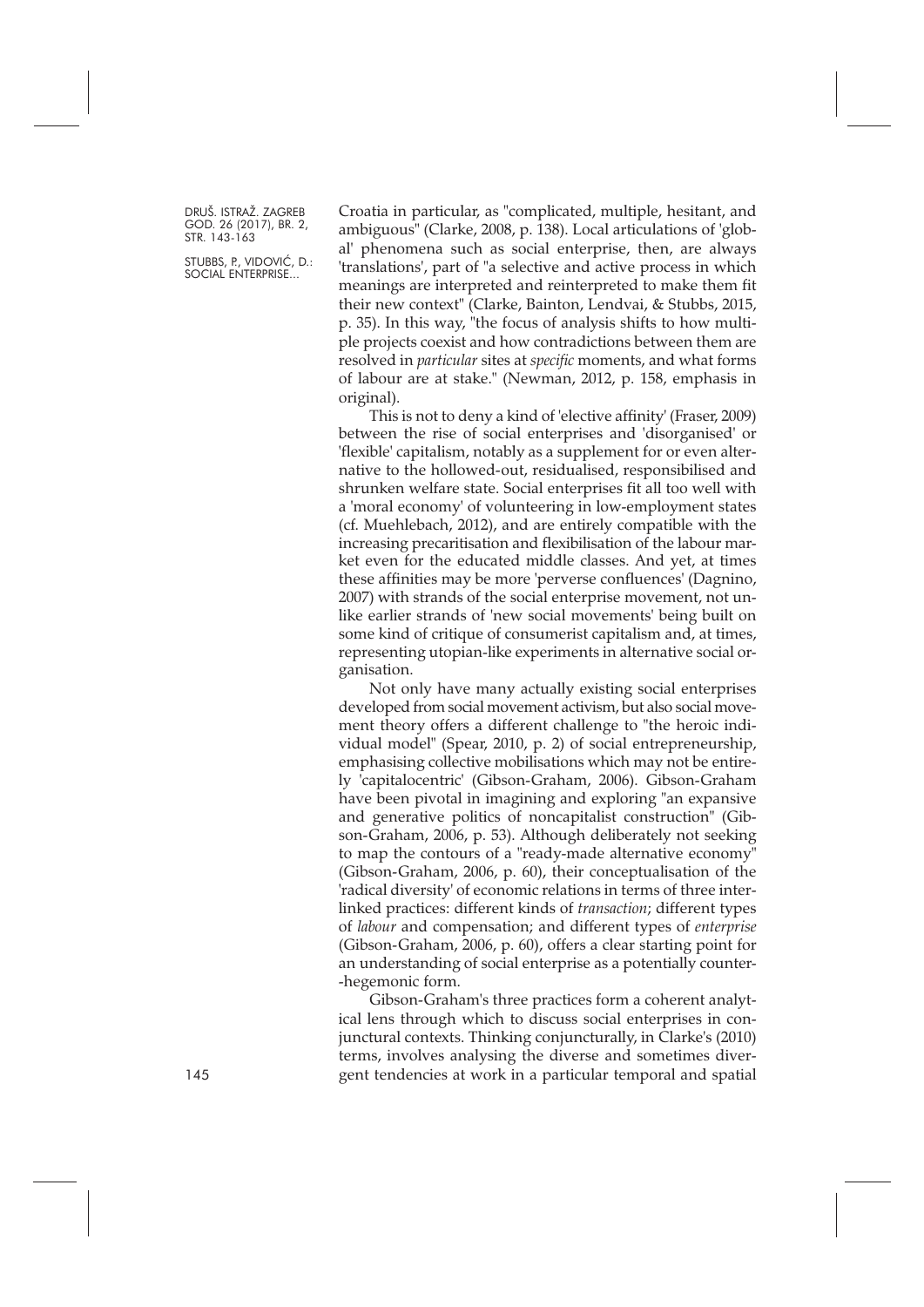STUBBS, P., VIDOVIĆ, D.: SOCIAL ENTERPRISE...

context. Although it is the differential configuration of ownership and production in communal, nonprofit and co-operative enterprises which marks out many social enterprises, the importance of unpaid and alternatively paid labour in family care, neighbourhood and volunteer work, co-operative and reciprocal labour, for example, should not be automatically seen as contributing to neoliberal hegemony. Similarly, non-market and alternative market exchange, including gifts, ethical fair trade, local trading systems, alternative currencies and the like, may be socially negotiated outside of the laws of supply and demand and under conditions which are not those of profit maximisation.

Larner's example of the *Coexist* project, emerging in the aftermath of the 2008 financial crisis, shows the possible radical co-presence of autonomy and anti-authoritarianism, with key activists occupying "multiple roles and … building 'portfolio careers' across diverse activities and interests" (Larner, 2015, p. 200), operating through "collaborative forms of leadership and management structures" and fostering 'skill-sharing' (Larner, 2015, pp. 200-201). As an anarchist-inspired form of 'prefigurative politics', what is perhaps most interesting about *Coexist* is the attempt to reclaim from neoliberalism the concept of 'creativity'. As Larner argues:

"(T)he explicit performance of creativity (which can be environmental, economic or cultural) and the patterns of labour associated with that performance are not understood as neoliberal exploitation but rather as an expression of 'living differently'. … (I)n many of these new organisational and occupational strategies attributes like communication, affect, opinion, attention and taste are actively engaged" (Larner, 2015, pp. 201-202).

In a sense, different claims to and performances of 'creativity' have to be studied empirically, as the 'creative economy' both expands opportunities for a wider group of young people in important fields and can serve to "disguise the normalisation of under-employment" (McRobbie, 2011, p. 33). A scepticism regarding the political potential of 'social enterprise' as a panacea, not unlike a scepticism regarding the potentials of 'civil society', not least when reduced to the modernised, professionalised and elitist 'non-governmental organisation' (Stubbs, 2012), should not allow us to neglect real contradictions and the possibilities of re-claiming what McRobbie herself refers to as "a creative ethos of social care and compassion" (McRobbie, 2011, p. 33).

Assessing the potential of social enterprise to "overcome the dualism between market and social progress; doing good by using the market as a vehicle" (Olma, 2016) demands detailed case studies. There is no inherent contradiction between 'en-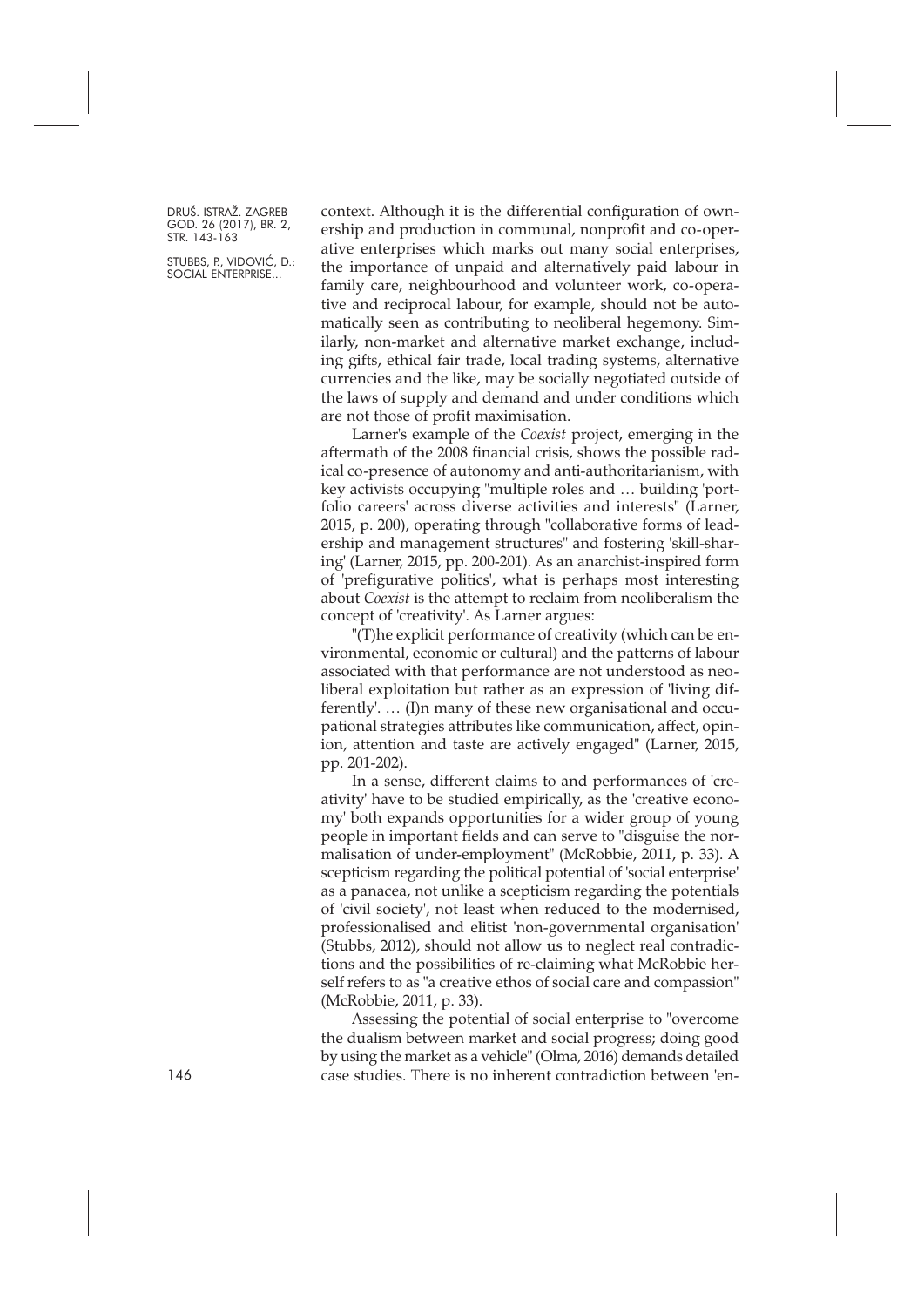STUBBS, P., VIDOVIĆ, D.: SOCIAL ENTERPRISE...

trepreneurial innovation' and 'social innovation', therefore even if the latter sometimes evolves to tackle the very problems created by the former. It may be the case, empirically, that "much of social entrepreneurship fails its own entrepreneurial aspirations by massively relying on sponsors and government subsidies" (Olma, 2016), but judging social entrepreneurship solely in terms of the standards of capitalist market competition is to miss the point. In a sense, whilst Corporate Social Responsibility involves "the embedding of ethics within commercial rationalities" (Dolan & Rajak, 2016, p. 3), social enterprises involve the use of "entrepreneurial dynamics" (Defourney & Nyssens, 2010, p. 42) to achieve a "social or societal objective" (European Commission, 2011).

It is important to trace what happens when the concept of 'social enterprise' is translated from the European core to the 'semi-periphery'. 'Semi-periphery' is used here in Marina Blagojević's sense (Blagojević, 2006) to refer to those parts of wider Europe, including Croatia, which have experienced and are still subject to a kind of 'contradictory modernisation' constructed as a kind of 'semi-Other' in relation to an 'imagined West'. Semi-peripheral spaces are, simultaneously, like the West and not like the West, existing in an intermediate position between the so-called First and Third Worlds. Crucially, the path to modernisation is both paradoxical and takes place in perverse conditions, particularly in the context of so-called post-communist 'transition', of deindustrialisation, repatriarchalisation and often, authoritarian nationalism. Symbolically, then, Blagojević argues, this creates deep ambivalence, a kind of "simultaneous opposition and acceptance, imitation and rejection" (Blagojević, 2006) of externally-driven schemes of 'progress', 'reform' and 'modernisation'. The very idea of 'European integration' feeds off and contributes to this very ambivalence (cf. Krajina & Blanuša, Eds., 2016). The building of 'consolidated democracies', 'free markets' and, of course, 'sustainable civil society' is thus riddled with contradictions. The push for 'social enterprise' as a kind of second- or third-wave reform project feeds into the same ambivalence, translated from the centre as a new trend-based social engineering and the new 'golden key' to sustainable development and well- -being for all. Following a rush to 'build civil society', a focus on 'building social enterprises' continues to encourage a quite rational instrumentalisation of the concept by local actors who are able to use the concept flexibly for their own purposes.

Our concern here, in addressing one group of social enterprises in Croatia, is to address the importance of informal social relations acting as "powerful determinants of behaviour within and among organizations" (Chisholm, 1989), and as 147 effective instruments in coordination (Chisholm, 1989). We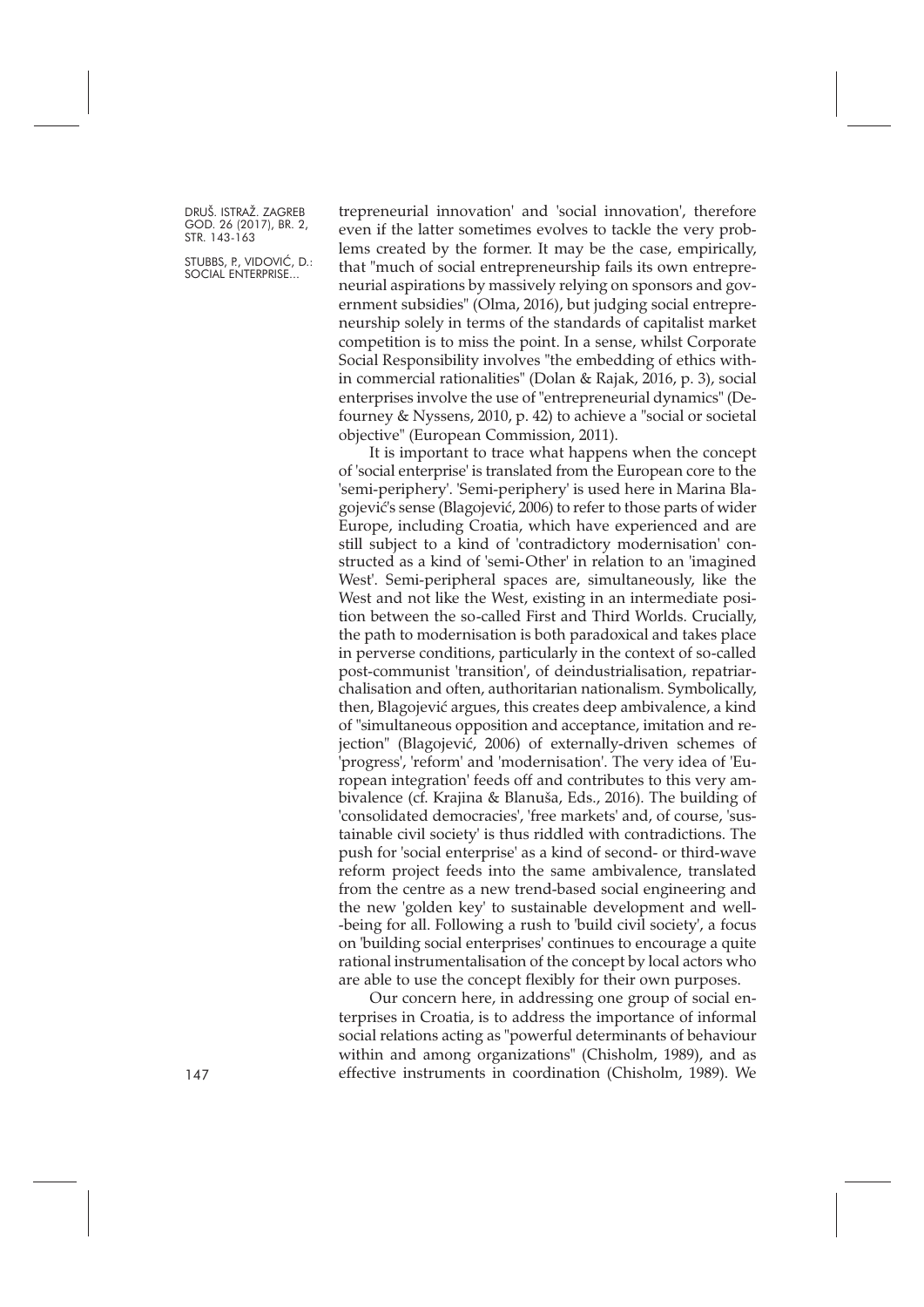STUBBS, P., VIDOVIĆ, D.: SOCIAL ENTERPRISE...

explore the complex relationship between a formal absence of hierarchy and the informal hierarchies which develop when organisational structures are dominated by individual charismatic founder-leaders. Whilst the individual characteristics of leaders have been seen as crucial for the long term success of social enterprises (Leadbeater, 1997; Bornstein, 1998), there are debates regarding the relative merits of individual as opposed to collective leadership (Defourny & Develtere, 1999). Sometimes the founder's role can lead to behaviour commonly recognised as 'founder's syndrome' (Block, 2004) with negative effects on an organisation's sustainability. At the same time, a 'gifted' and 'charismatic' leader may be crucial in maintaining the mission of an organisation and in empowering its members (see McMahon, 2008).

Whilst recent overviews of the development of social entrepreneurship in Croatia suggest that "we are behind both Europe, and a great part of the world" (Šimleša, Puđak, Majetić, & Bušljeta Tonković , 2015b, p. 75), not least in terms of the absence of a supportive and enabling legal and policy environment and lack of a clear strategic vision (Vidović, 2013), our focus here is less on an analysis of the macro-level conditions for social enterprise in Croatia and more on the micro- -level of lived social practices, exploring the ways in which particular initiatives steer a path, however contradictory and paradoxical, towards an autonomous space for action, always richer and more varied than when discussed as an example of 'best practice' or as a 'success'.

# **RESEARCHING SOCIAL ENTERPRISES: REFLEXIVITY, CASE STUDIES AND 'BENDING AND BLENDING'**

The text utilises qualitative case study methods to describe and analyse a set of social enterprises in Croatia, known as *ACT Group*, based in Čakovec in the east of Croatia. In blurring the boundaries between 'participation' and 'observation', we utilise a 'bending and blending' approach (Lendvai & Stubbs, 2007) more akin to 'hunter gathering' (Gould, 2004), which seeks to break down the boundaries between researchers and research subjects by combining different positions and perspectives (Lendvai & Stubbs, 2007). Taking its departure point from a study mapping key actors, discourses and institutional frameworks in the emerging sector, viewing social enterprise in Croatia as a hybrid phenomenon between traditional 'sectors' of the state, market and civil society (Vidović, 2012), we focus on a particular case to illustrate the complexities beyond the 'binary bind' discussed above.

A commitment to 'bending and blending' takes enrolment in roles such as policy consultant, advisor, advocate and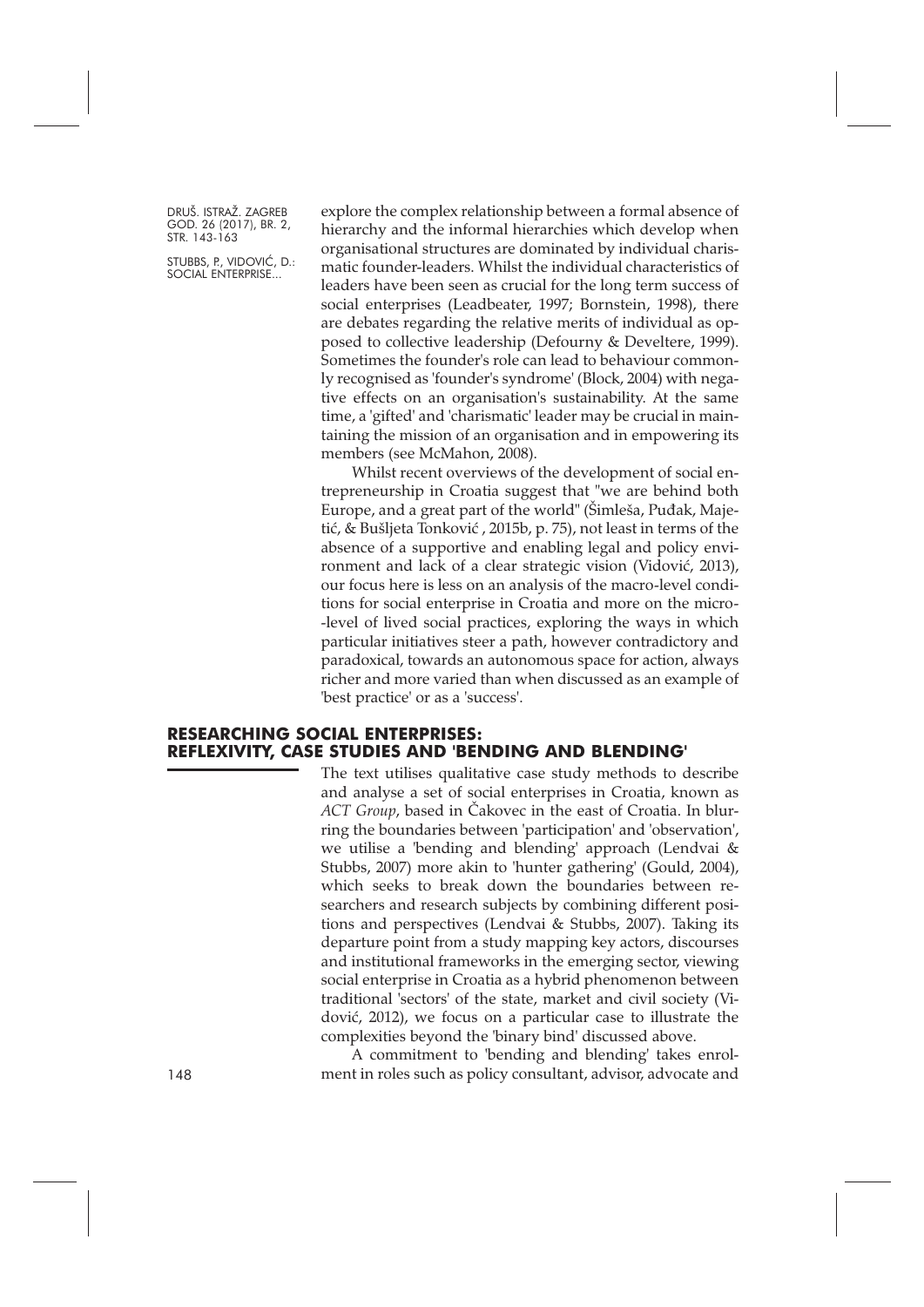STUBBS, P., VIDOVIĆ, D.: SOCIAL ENTERPRISE...

practitioner in social enterprises in Croatia, not as a barrier to 'objective' research but as a resource generating insights which are capable of being translated analytically. Crucially, a close relationship formed with ACT Group is reconstructed here not as 'objective truth' but rather as a "coherent and plausible story" (Stubbs, 2015, p. 67). As the intensity of contact and multiplication of roles and interconnections with ACT Group increased, a stock of knowledge was accumulated which has hopefully enabled comprehensive, contextualised and in-depth insights into the development of a social enterprise and its social, cultural and symbolic meanings and characteristics, capturing the multifaceted changing dynamics of the group's own organisational development. In reality, many of those who write on social enterprises in Croatia or elsewhere share a similar positionality but this is often masked or played down in written accounts which can resemble "a view from above or from nowhere" (Marcus, 1995). Reflexive 'bending and blending' based on extensive, uneven, fragmented and yet at times intense interconnectedness is, in our view, often preferable to spatially and temporally bounded 'fieldwork', jettisoning a narrow, pre-defined, predictable research design in favour of an approach yielding a less predictable, but no less valid set of insights.

This attempt to explore social enterprises in Croatia from a 'critically reflexive location', or to tell a kind of 'critical cultural story' (Spry, 2009, p. 603), aspires to a kind of 'peopled ethnography' (Fine, 2003), recognising that "the situational intuition and embodied knowledge" of the researcher are "inadequate tools for situating … observations in a broader social, political and economic context" (Gould, 2004, p. 20). Even through a single case study, it should be possible to move towards what Dorothy Smith has termed 'institutional ethnography', 'making visible' how individual agents "are connected into the extended social relations of ruling and economy and their intersections" (Smith, 2005, p. 29). This sensitivity to "what happens as accounts move from individual experience to explore the social relations in which that experience is embedded" (Newman, 2012, p. 12), alerts us inevitably to "areas of struggle and contestation" (Newman, 2012, p. 12).

The methodological approach is broadly that of an exploratory qualitative study with a longitudinal dimension. The case study of ACT Group presented below is based on extensive empirical material gathered between 2009 and 2016, blended together from participant observation, in-depth interviews with some 15 people, four of whom were interviewed more than once, narrative research and analysis of key dis-149 cursive texts, from the organisation's many documents and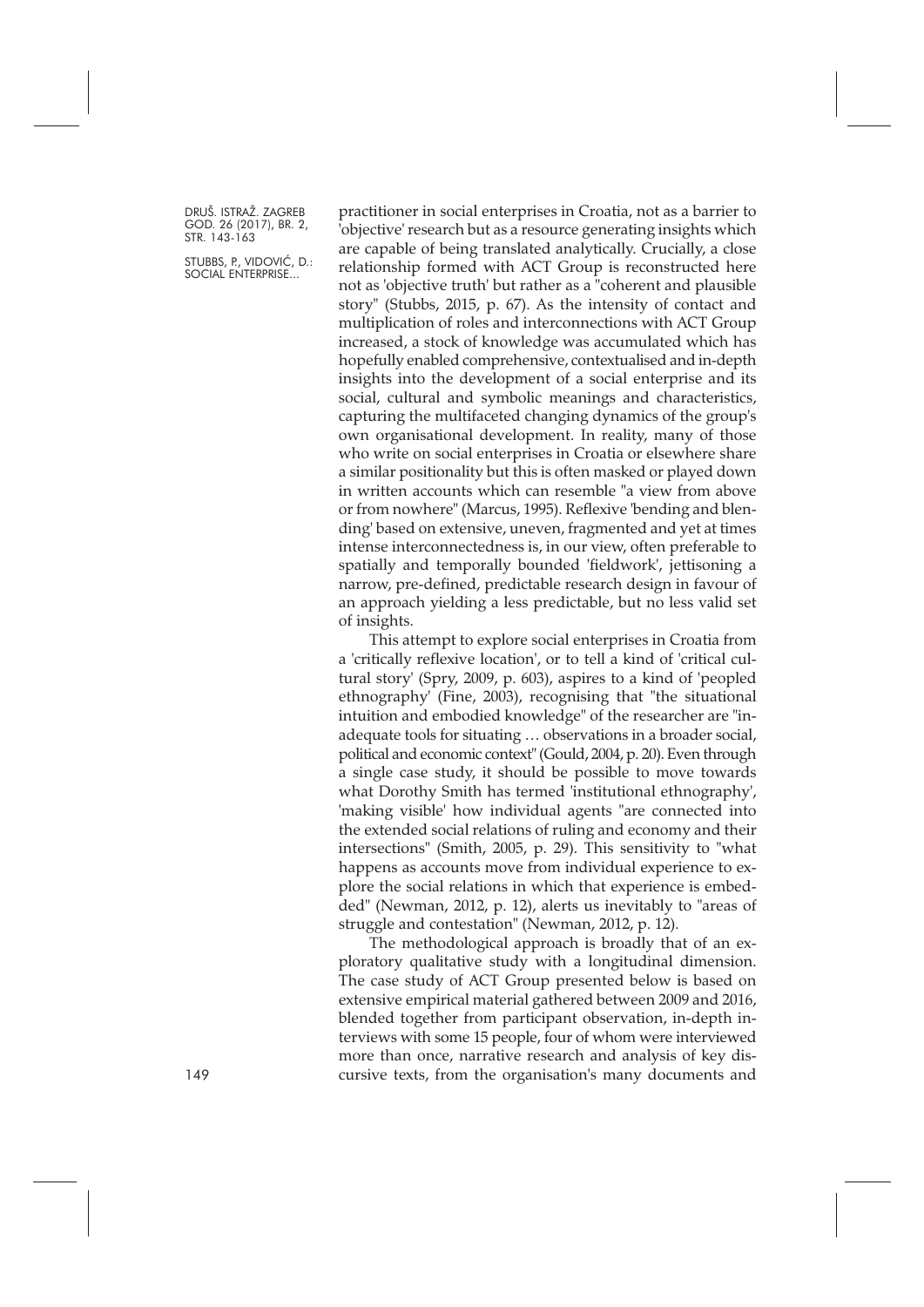STUBBS, P., VIDOVIĆ, D.: SOCIAL ENTERPRISE...

artefacts (statutes, founding documents, regulations, reports, press releases, and so on). Those interviewed included the Group's founders, managerial staff and employees in different ventures. The interpretation was based on standard qualitative analysis, where coding and categorizing provided identification of the main patterns. Given that ACT Group is the only consortium of social enterprises in Croatia, it has proved impossible to maintain anonymity. Testimonies by individual informants have been anonymised in line with established research ethics and an initial draft of this paper was commented on and approved by a senior ACT representative.

The case is presented in two parts. The first presents a short history of ACT Group, chronicling four main stages in their development, in terms of internal and external dynamics. The second analyses three key elements which were identified during the research as crucial: the attempt to preserve an 'oppositional' identity; the attempt to maintain 'non-hierarchical' organisational structures; and the role of charismatic leadership. A concluding section sets these themes in a wider context and addresses future research priorities regarding the study of social enterprises in Croatia.

# **THE ACT GROUP CASE**

## **The background story – history and context**

The Autonomous Centre – ACT was one of the pioneers of social enterprise in Croatia, its formation coinciding with the beginning of social entrepreneurship discourse around 2003. The nascent stage of pioneering social enterprise witnessed uncertainty and fluctuation in the sector, with many social enterprises emerging and then disappearing. Others have managed to survive and continue to operate, but have remained as small-scale ventures with few employees, never growing or 'going to scale'. Autonomous Centre – ACT has not only managed to survive but has grown significantly in terms of membership, staff employed, revenues, and 'spin-off' entities established, which resulted in the forming of the consortium ACT Group. As such, they are something of an exception not only in Croatia, but also in wider South East Europe. In part at least, ACT's resilience, endurance and growth can be traced to the ways ACT Group responded to changes in the internal and external environment. Our concern is to go beyond the surface features of ACT Group to grasp the social, cultural and symbolic significance of key elements that underpin their social enterprise practices in a transition context.

Today, ACT Group is a Consortium of eight social enterprises based in Čakovec, a small town in the north-west of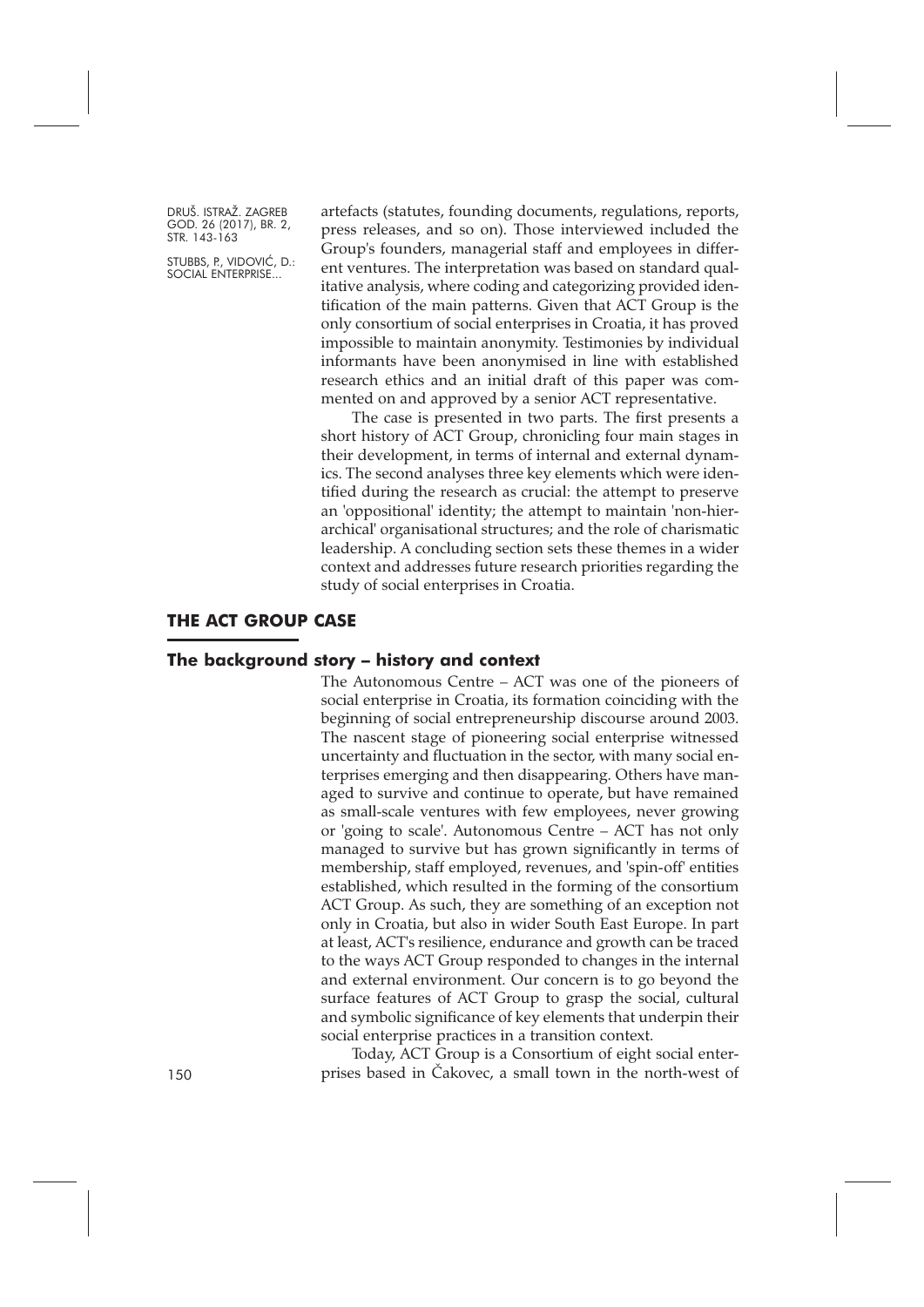STUBBS, P., VIDOVIĆ, D.: SOCIAL ENTERPRISE...

Croatia with around 15,000 inhabitants. In total, the enterprises employ 45 workers and have an annual revenue of around 950,000 Euro. Some 55% of their revenue is generated through economic activities. In 2015, they made a profit of some 60,000 Euro, or 6% of revenue. Almost half of the ACT Group's employees are persons coming from vulnerable social groups, mainly people with disabilities.

As noted above, it is possible to distinguish between four main, if overlapping, stages of the development of ACT Group: from a radical NGO, through an initial definition as a 'social enterprise', to the consolidation of 'social entrepreneurship' as its core mission; and subsequently to the creation of ACT Group as a consortium. Each of these stages are discussed, in broad brush stroke terms, below.

#### **NGO days and ideological origins**

"Well, everything started … you know when you are young and want to change the world… (laughs). When I look back and see – Wow! – We did make a change in the local community. You can't change the world, but you can change the local society. And that's how the world changes." (Informant 1, managerial position, 2015)

The Autonomous Centre – ACT was founded as a non-governmental organisation, or association of citizens, in 2003 by six individuals, two of whom are still involved in the ACT Group. Some of the founding members were there just to fulfil administrative requirements, but were never really active in the organisation. However, soon after its establishment others became involved with ACT, forming a core network which exists to date. ACT was a small organisation, one of the rare civic initiatives in the north-western part of Croatia at that time. A group of young well-educated friends and acquaintances in their early twenties had all returned from studies abroad or from larger university cities in Croatia. Together, they were eager to transplant part of the progressive world they had experienced away from Čakovec back into their local community.

The origins of ACT lie primarily in the Croatian punk scene and its rejection of mainstream social organisation. ACT's initial activities were primarily oriented towards youth and culture. Concerned to fill the void in terms of cultural activities in the area and at the same time express their own interests and ideas, ACT's founders sought to involve young people in activism through a library '*Tabula Rasa*' with a collection of fanzines and hard to obtain books on critical political thinking, activism and anarchism. They also started a youth club, 151 primarily oriented towards promoting independent culture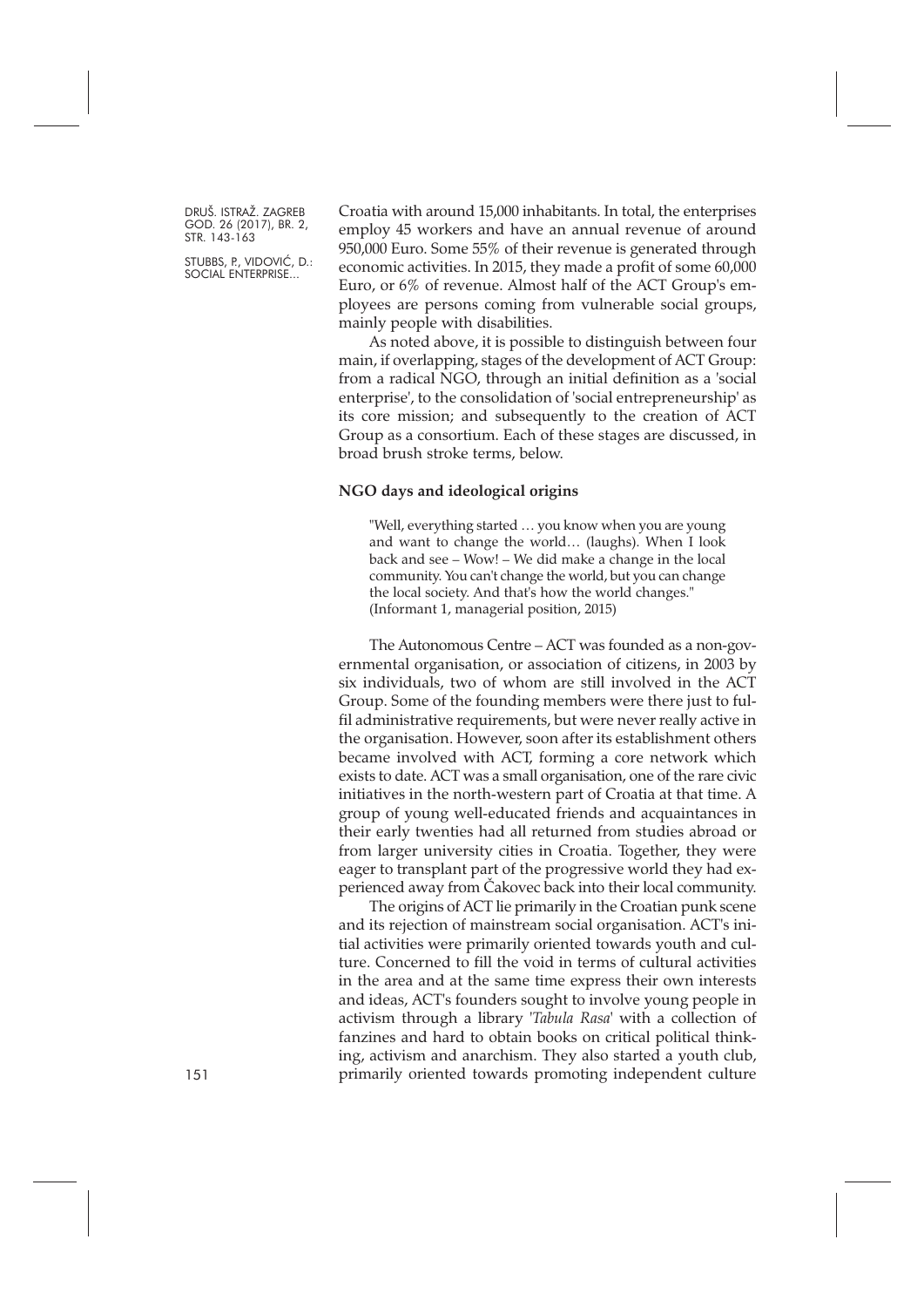STUBBS, P., VIDOVIĆ, D.: SOCIAL ENTERPRISE...

through literary events, discussions and book promotions, and musical events including concerts featuring primarily hard- -core punk and related musical genres.

#### **First social enterprises**

In 2007, ACT made a formative move from being somewhat passive consumers of rebellious sub-cultural ideas to becoming active creators of new economic models. The establishment of ACT Printlab, a company for multimedia, graphics and web design, was a key moment in the development of social enterprises in Croatia. In 2009, another social enterprise, ACT Konto, specialising in accounting services for non- -governmental organisations, was established. Both companies were registered as limited liability companies, but their organisational identities were more complex and hybrid, being subsidiary companies that reinvested any surplus into the programmes of the parent organisation responding to and meeting community needs. In practical terms, they were either giving grants or providing *pro bono* services to local NGOs. This was quite an unusual practice in Croatia at the time, looked upon with suspicion and bewilderment by public institutions. It was a practice which resulted in the loss of significant financial support from local authorities, cutting some 15,000 Euros in grant aid to the association ACT in 2010, on the grounds that the association could not possibly need the money, given that it was providing donations to others. Despite this, the practice has continued to be a key element of ACT Group's work, reflecting the principle of 'reinvesting in the local community'.

Association ACT's turn towards social entrepreneurship was influenced by a number of external factors. Crucially, in 2007, some 15 years of external support for building the so- -called 'civil society' in Croatia, in conflict and post-conflict conditions, with significant donor support, mainly from the United States and Europe, channelled to emerging non-governmental organisations (Stubbs, 2012) was coming to an end. Although models of external financing of NGOs had paid lip- -service to their 'sustainability', new funding models were being sought after by a number of donors as part of their 'legacy' and 'exit strategy'. One of the last calls for proposals of the USAID-funded Academy for Educational Development (AED) prioritised grants for "projects which will create creative models for finding new and diverse sources of financing for civil society organizations".<sup>1</sup> 'New and diverse' sources of financing, of course, resonated with a broad neoliberal agenda of promoting 'responsible' self-sufficient civil society as the main vehicle for promoting social and economic development, suspicious of public provision and of 'inefficient' welfare states and,

<sup>1</sup> Public call advertised on June 7, <sup>2006</sup> at web portal of the National Foundation for Civil Society De- velopment. Available at [http://zaklada.](http://zaklada.civilnodrustvo.hr/category/102/subcategory/126/585) [civilnodrustvo.hr/categ](http://zaklada.civilnodrustvo.hr/category/102/subcategory/126/585) [ory/102/subcategory/](http://zaklada.civilnodrustvo.hr/category/102/subcategory/126/585) [126/585](http://zaklada.civilnodrustvo.hr/category/102/subcategory/126/585)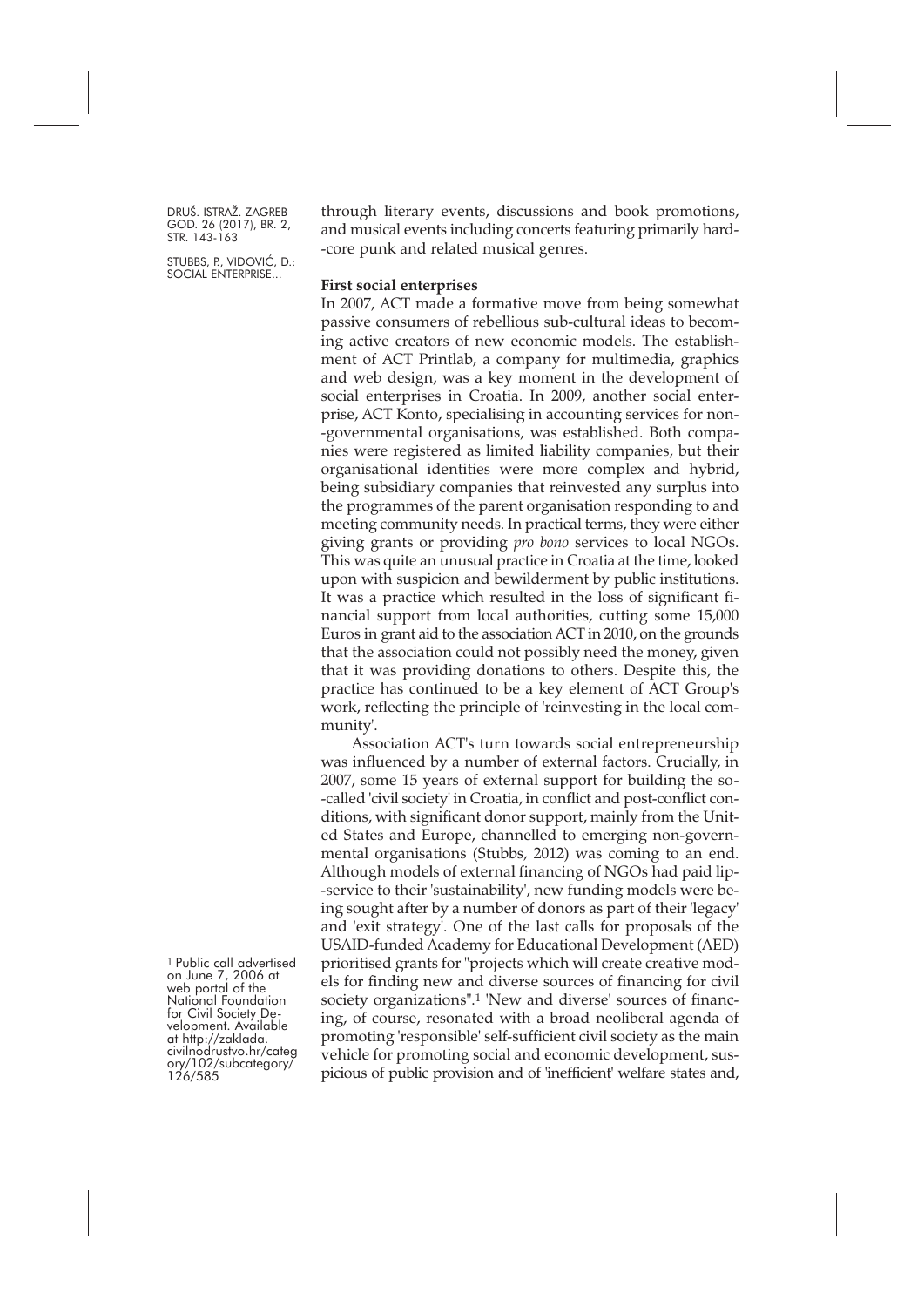STUBBS, P., VIDOVIĆ, D.: SOCIAL ENTERPRISE...

in their place, promoting 'creativity', 'innovation' and above all 'enterprise' as the preferred way to tackle social problems.

At around the same time, the Nonprofit Enterprise and Self-Sustainability Team (NESsT) had just begun work in Croatia, aiming to promote the development of social enterprises, a term which had hardly been used in public and policy discourse up to that point. Positioning itself as a typical 'meta-NGO', or as an organisation whose "primary purpose is to provide information and assistance to other NGOs" (Bach & Stark, 2003), NESsT began to hold workshops, produce brochures and open calls for NGOs in Croatia to get involved in social entrepreneurship. The association ACT became both recipients of an AED grant and were amongst the first group of organisations supported by NESsT. For both AED and NESsT, association ACT ticked many of the right boxes, being a young enthusiastic NGO in an area with very few activist- -led initiatives. They were far from 'cultural dopes' however, following passively all of the dictates of international donors and supporters.

Whilst lacking experience, the core group around ACT had a degree of confidence in building their own economic model, establishing a commercial entity overnight, quickly recruiting and employing a manager combining business experience with a commitment to the values of the organisation. The combination of risk-taking, awareness of their own limitations, and searching for out-of-the-box solutions while maintaining values of solidarity and transparency were clearly crucial.

#### **Core mission: social entrepreneurship**

A new phase, marked by a significant shift in ACT's mission and vision, began in 2010. Encouraged by the success of their social entrepreneurship projects, ACT decided to make 'social economy', or as they prefer to call it 'eco-social economy' and social entrepreneurship in particular, the main focus of their work. ACT managed to occupy several roles in this period: direct involvement in a growing number of social enterprises; as a key actor in creating an intermediary support sector; as a networking platform providing consultancy support to nascent social entrepreneurs; and as an advocacy organisation promoting social entrepreneurship in Croatia and lobbying for policy changes.

In this phase, a number of new enterprises emerged from ACT-led projects or from their participation in co-operative networks. The social cooperative *Humana Nova* was formed in 2011, a result of an EU-funded project of professional re-153 training for vulnerable hard-to-employ groups in Međimurje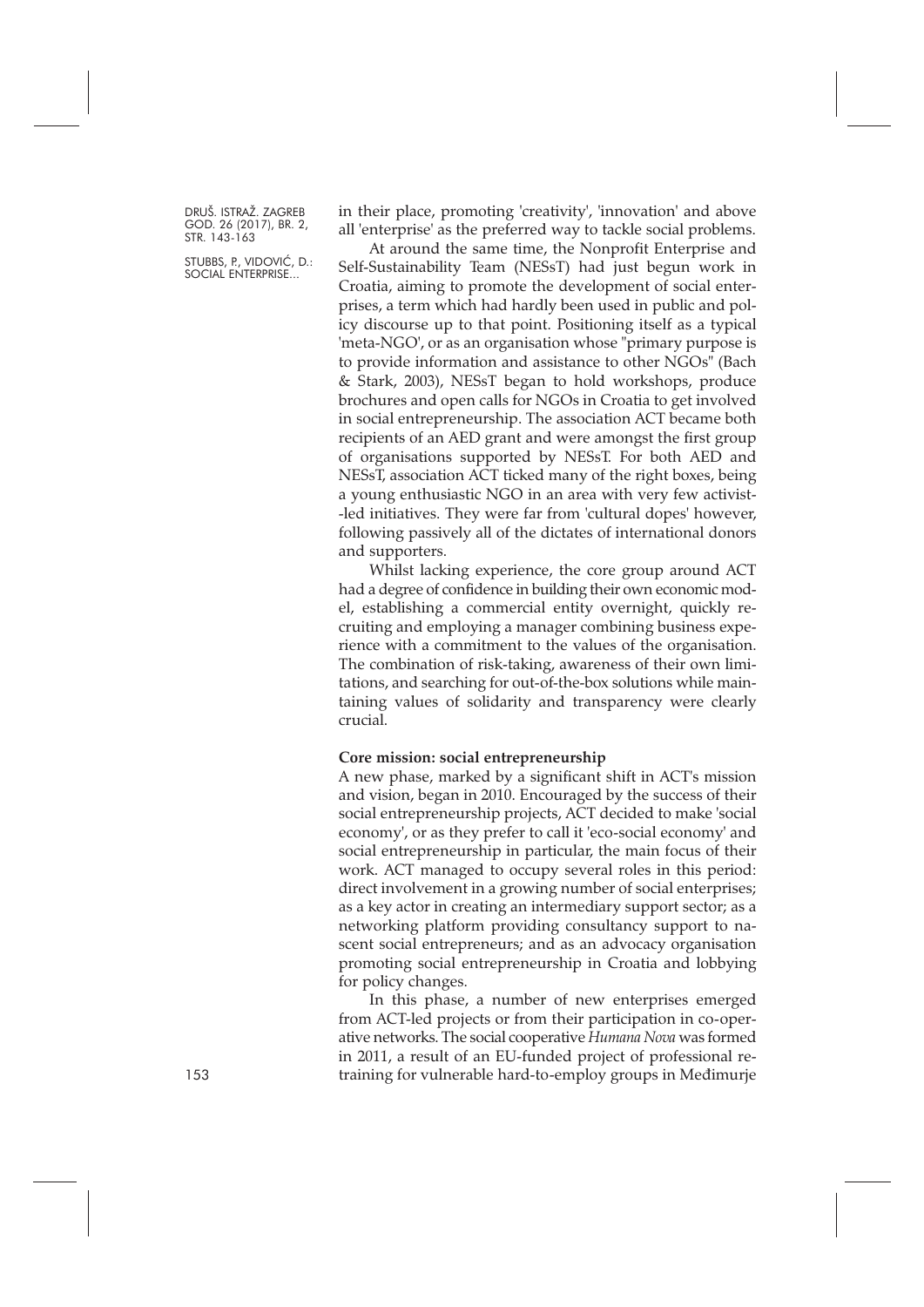STUBBS, P., VIDOVIĆ, D.: SOCIAL ENTERPRISE...

County, employing socially excluded individuals in the production and sale of innovative textile products made of recycled materials. By 2012, the enterprise had 11 employees, mostly women with disabilities, and was the first re-use venture in Croatia based on the co-operative form as a business model. *Humana Nova* quickly became one of the most recognizable ACT brands, although the lack of high quality products eroded customer loyalty and reduced incomes. *Humana Nova* went through a very turbulent period, exacerbated by the cutting of funding they were expecting to receive from the European Social Fund in 2015–2016, in the wake of political shift in Croatian politics, resulting in a new right-wing coalition that, in its short time in office, cancelled many projects in the fields of youth, social policy and independent media. To survive, they introduced temporary minimum wages for employees, and reoriented their core business to sewing services primarily for business clients, putting production of 'innovative eco-fabric products' on the back burner.

ACT Group's second co-operative venture was CEDRA Čakovec established in 2011, one of the founding members of the Cluster for Eco-Social Development officially registered in 2013, which provides consultancy services for social enterprises and beyond. The CEDRA Cluster gathered organisations from four Croatian cities: Čakovec, Osijek, Rijeka and Split, with a history of collaborating together on social enterprise promotion. Through CEDRA Čakovec, ACT institutionalised its role as an advocate for social entrepreneurship development. The Cluster was instrumental in initiating the development of a national strategy for social entrepreneurship finally adopted in 2015, which was more transparent and inclusive than many similar strategies.

Jointly with Međimurje County, ACT Group also established the Centre for Home Care in 2014, as part of an EU-funded social welfare project. The Centre provides various services to older and disabled persons in their home, and is a model of deinstitutionalisation of social services. At the moment, the Centre employs three persons and is a rare example of a public-private partnership in the social sector, the first substantive partnership between ACT Group and local authorities (ACT Group, 2015a).

In 2014 another EU-funded social enterprise '*Domači vrt*' (Home Garden) was established to promote the social inclusion and employment of Roma people through biodynamic agriculture. Among the founder-owners are four Roma persons, maintaining focus on the social integration of the significant Roma minority in Međimurje. After starting well, the co-operative faced difficulties in finding a manager willing to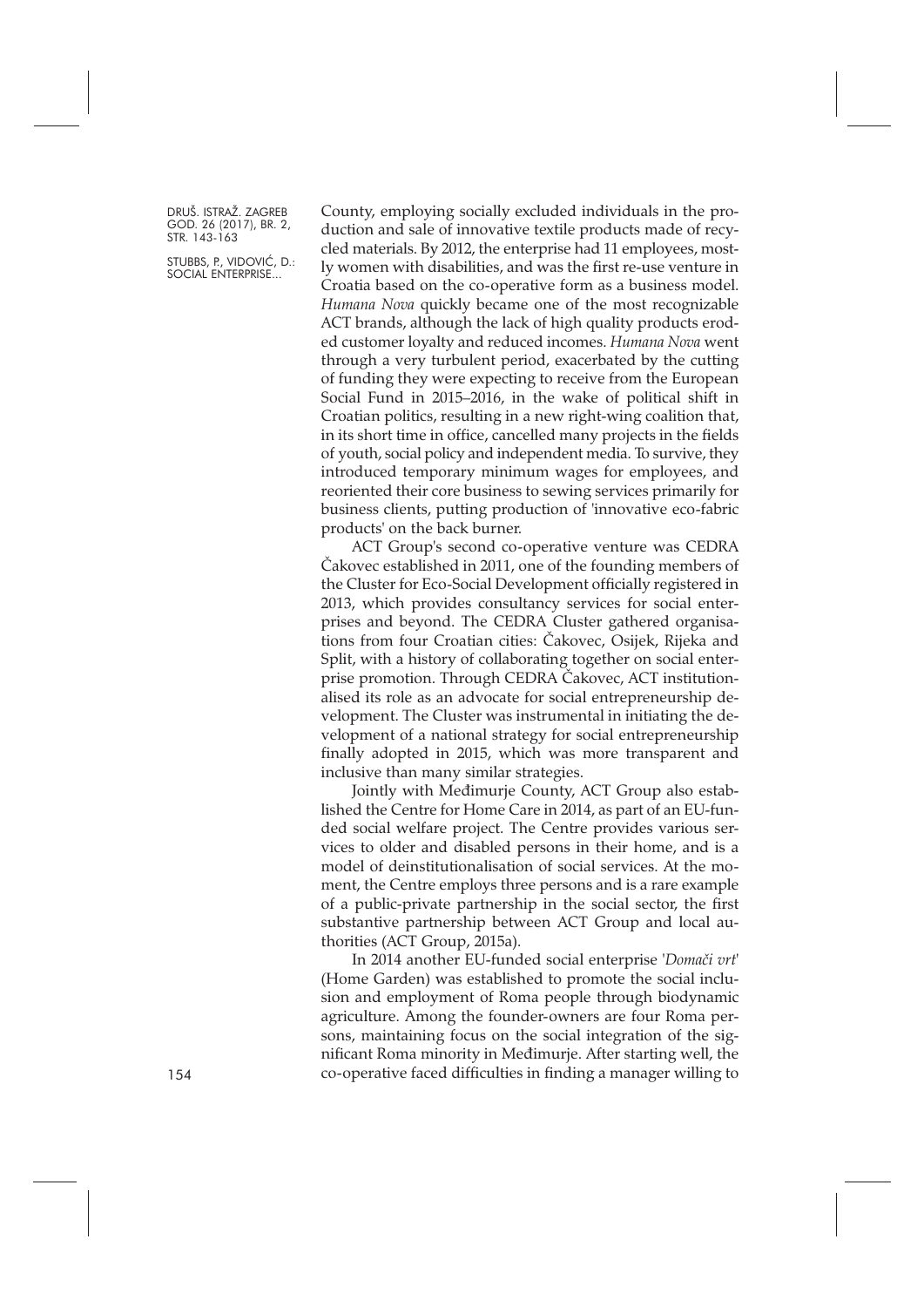STUBBS, P., VIDOVIĆ, D.: SOCIAL ENTERPRISE...

work with the Roma minority. Recently, however, two agronomy experts were employed together with five Roma persons, suggesting the possibility of gradual development.

#### **Creating the Consortium**

In 2013 ACT Group decided to establish a Consortium with a single identity, gathering all of its organisations together, not just for 'brand recognition' but also to share human, financial and other resources. ACT Group affiliates the remaining independent organisations, each controlled by their members according to the principle of 'one member – one vote'. Members operate on the market, and are encouraged to have positive economic performance. However, the distribution of profit or surplus is limited and members themselves decide where to re-invest net income or surplus. The values which the organisation promotes are clearly stated: personal responsibility, openness, participatory approach, solidarity, cooperation, and transparency (ACT Group, 2015b). When describing the reasons for establishing a Consortium, many informants emphasised that it was a "natural, organic growth", allowing for great mutual support between entities.

Building a self-sustainable community can be read as ACT Group's attempt to protect themselves in an unstable environment, through the creation of a new and innovative system of internal financing. They have established four funds that enable mutual savings and use of joint financial reserves: a Mutual assistance fund, a Solidarity fund, a Development fund and a Reserve fund, with specific procedures prescribed for each. Contributing to most of the funds, with the exception of the Mutual assistance fund, is obligatory for all individual members in prescribed amounts or as a percentage of salary, but is not experienced by staff as overly complex or as a burden. Besides the funds, the consortium has enabled members to develop a model of joint financial governance and therefore to access money when facing difficulties, enabling survival even in crisis conditions.

## **Key analytical themes**

#### **Preserving an "oppositional" identity**

Initially, as we have seen, ACT gathered young people attracted by alternative lifestyles and alternative ideas on society, technology, and the economy. At that time, it became a local platform for alternative culture, positioned in opposition to mainstream cultural patterns and hegemonic ideology. The narrative used to describe their interests and activities included: 'independent', 'open-source', 'open-culture, 'non-institu-155 tional culture', and 'alternative life-styles', gathering those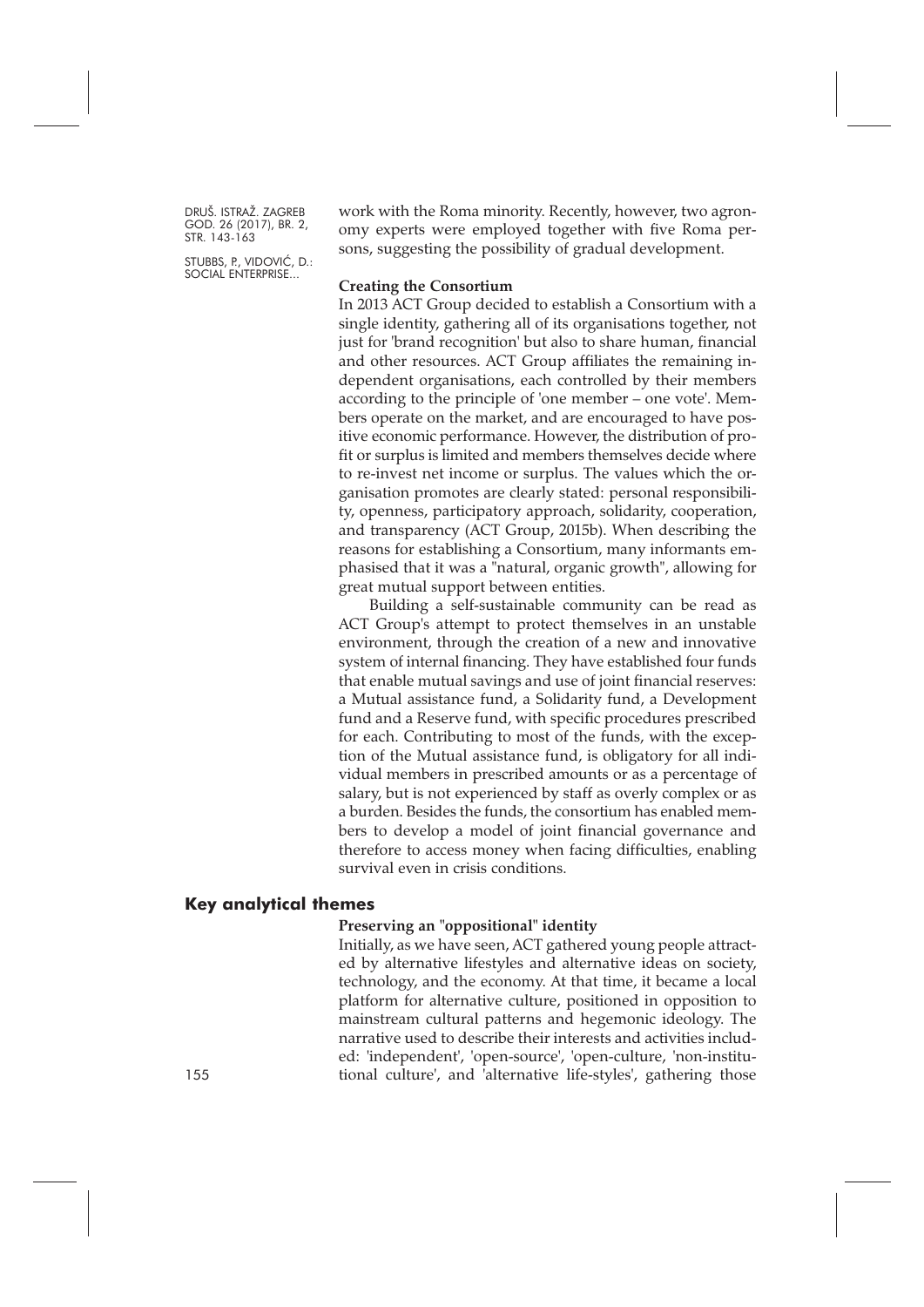STUBBS, P., VIDOVIĆ, D.: SOCIAL ENTERPRISE...

committed to 'human rights', 'animal liberation', and 'environmental sustainability', and embracing practices of 'autonomy' and 'voluntarism'. The first phase was defined primarily in terms of cultural and sub-cultural politics, emerging from, and influencing the development of an independent punk and anarchist cultural scene in north-western Croatia.

As these young punks grew older, while still influenced by critical anarchist thinkers including Kropotkin and in particular articulating their antagonistic relationship to capitalist neoliberal hegemony via Proudhon's thought, they became increasingly interested in the ideas of co-operatives and of worker's self-management, tracing these in and beyond a Yugoslav socialist context, as practical ways of realising alternative forms of economic organisation. At the same time, in what can be regarded as a 'perverse confluence' these positions were linked with a growing interest in an emerging discourse on 'social entrepreneurship' as a practical means of tackling important social problems.

The move from more 'revolutionary' to 'reformist' aims, marked by establishing the first social enterprise, is seen by some respondents as a product of the process of maturing:

"As we became older we changed our views, and … you upgraded yourself and now you know that you cannot change the world. You can change yourself and you can change your local society." (Informant 1, managerial position, 2015)

As young 'rebels', they saw in models of social entrepreneurship a practical way to initiate social change, embracing values of democratic governance, community, solidarity, innovation, creativity and social inclusion, extending the not- -for-profit form in ways which remained compatible with a critique of neoliberal economics:

"We wanted to make something different from capitalist companies… (We saw) how they don't care for their workers and how they don't care for the people they sell their products to… We wanted to make things better…" (Informant 1, managerial position, 2015)

Once the development of social entrepreneurship became a core orientation, ACT's social enterprises received external recognition, particularly in the context of Croatia's accession to the European Union. The 'Europeanisation' of 'social entrepreneurship' increased the use and misuse of the concept within Croatian public policy, where it became something of an 'empty signifier', a new development panacea, much as 'civil society' had been a decade earlier. However, support for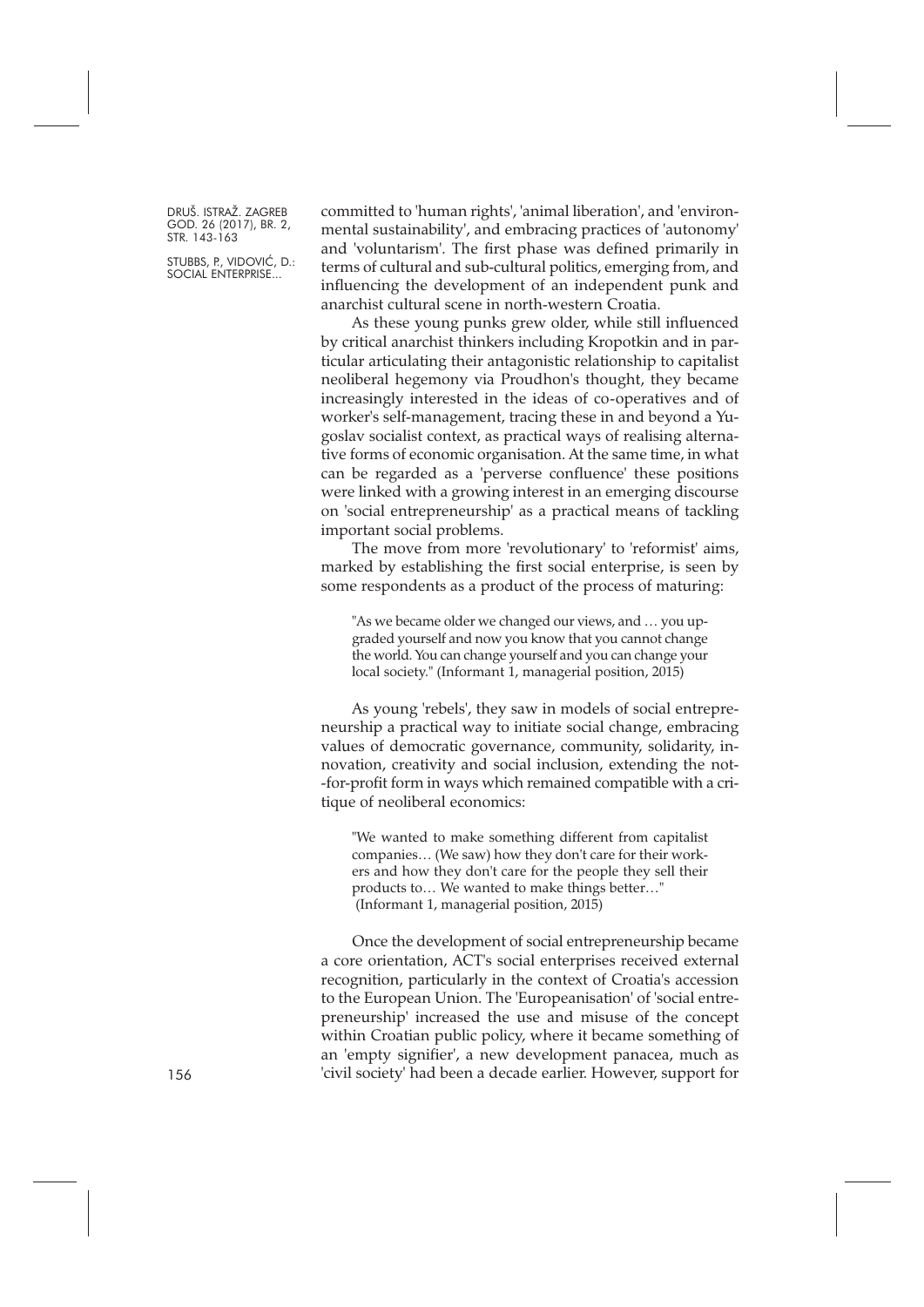STUBBS, P., VIDOVIĆ, D.: SOCIAL ENTERPRISE...

social entrepreneurship was more rhetorical than real, with little coherent development of a supportive policy environment. ACT Group was able to exploit this policy vacuum, occupying a space as an enthusiastic promoter of the concept, offering concrete support to other social enterprises, a status amplified by the tendency to pick up national and international awards in recognition of their efforts.

Whilst ACT has not been immune to problems caused by market instabilities, limited human resources and an inconsistent and unsupportive institutional environment, these have not threatened their social enterprise identity. On the contrary, they have strengthened that identity and reinforced a commitment to continue in the face of those who do not understand what social enterprise is, and do not understand ACT Group. This confrontational approach has enabled the Group to continue to present itself oppositionally, as a misunderstood agent of social change and against the mainstream socio-cultural and economic environment:

"There is always a hidden perception of us as those 'who do some things for themselves' ... And they don't see or understand that what we are doing is for the community, for the social and economic development of the community, for the benefit of all citizens." (Informant 2, managerial position, 2015).

## **'Non-hierarchy' in practice**

Throughout, ACT has coped with an inconsistent legal and institutional environment by ensuring that its own values of solidarity, transparency, and co-operation have been strengthened, contributing to the durability and endurance of the organisation itself. ACT Group has tended to formalise its values within new entities and through creating new procedural mechanisms, shaping their own idea of the 'good economy' rather than copying models from elsewhere. Some institutional solutions appear more sustainable than others, however. Indeed, mechanisms created to ensure participatory governance, mutual responsibility and solidarity have sometimes been perceived as a burden:

"Here… often they plan something, there is so much planning… (sigh) … And when it comes to applying… it fails to happen." (Informant 3, non-managerial position, 2016)

This is most clearly illustrated in the case of *Humana Nova*, where ACT Group sought to create a co-operative run by worker-owners, responsible for all strategic decisions in the 157 company. Those employed were often both unfamiliar with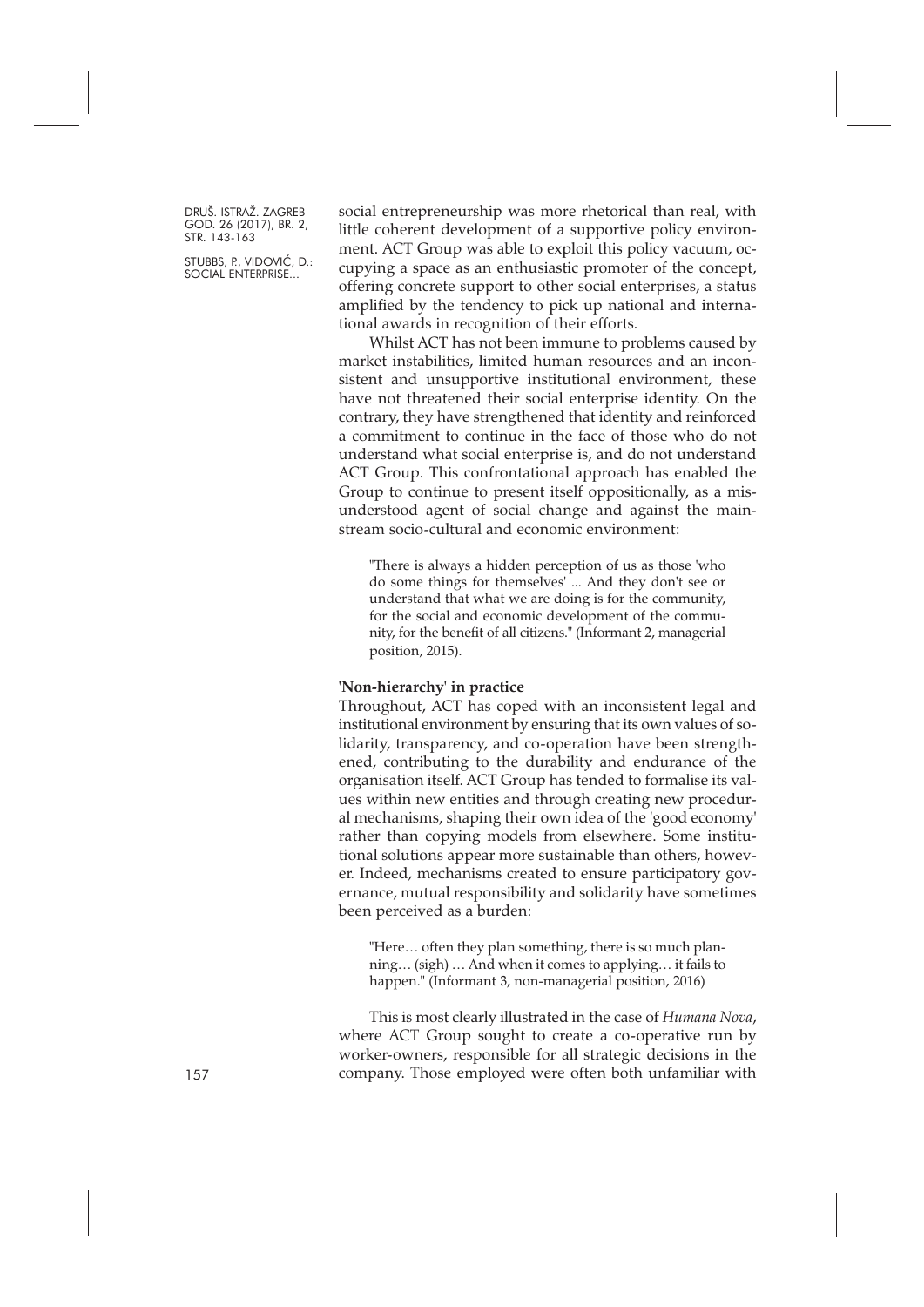#### STUBBS, P., VIDOVIĆ, D.: SOCIAL ENTERPRISE...

and not particularly committed to the idea of democratic governance:

"*Humana Nova* is maybe not a good example of worker's self-governance. *Humana Nova* has just started moving in that direction. We are building capacities. Actually, employees are learning to do that. They are learning to listen, to communicate. They are learning to use the freedom they have to govern the venture." (Informant 2, managerial position, 2013)

In many ways, a commitment to 'non-hierarchy' reflects a kind of 'laissez-faire' approach, relying on *individual responsibility* as a key value. In practice, this usually means joint managerial agreement around specific objectives and activities, with their realisation left to employees. Mentoring and support is either weak or completely absent, so that 'freedom to act' can become more a source of anxiety and uncertainty than a source of empowerment:

"People don't like to have that much freedom… because, then they will feel lost. They prefer to know more what needs to be done, to have someone to control them, to experience more governing…" (Informant 4, non-managerial position, 2016)

In practice, the absence of formal hierarchy results in a lack of clearly defined roles and responsibilities, a legacy perhaps of an NGO mind-set. Project-oriented activities still dominate with the majority of employees seeing themselves as activists. Democratic governance seems to be difficult to achieve, despite institutionalized processes which seek to enable it. There are ambivalent and quite contradictory attitudes and behaviours towards the value of participatory governance, with employees both reluctant to participate more in decision making, but also protesting when excluded from decision-making processes.

#### **Charismatic leadership**

Thus far, the creation of a consortium ACT Group has not significantly improved the group's public visibility, creating more confusion than clarity regarding the different components of the group, and their inter-relationships. If anything, the 'identity' of ACT Group is now even more synonymous with its founder, widely perceived as a charismatic leader responsible for the group's key initiatives, and occupying a space of both formal and informal leadership. Now the director of ACT Group, the founder has held various managerial positions in the original ACT and its spin-offs, and is very much the public face of ACT Group in the media: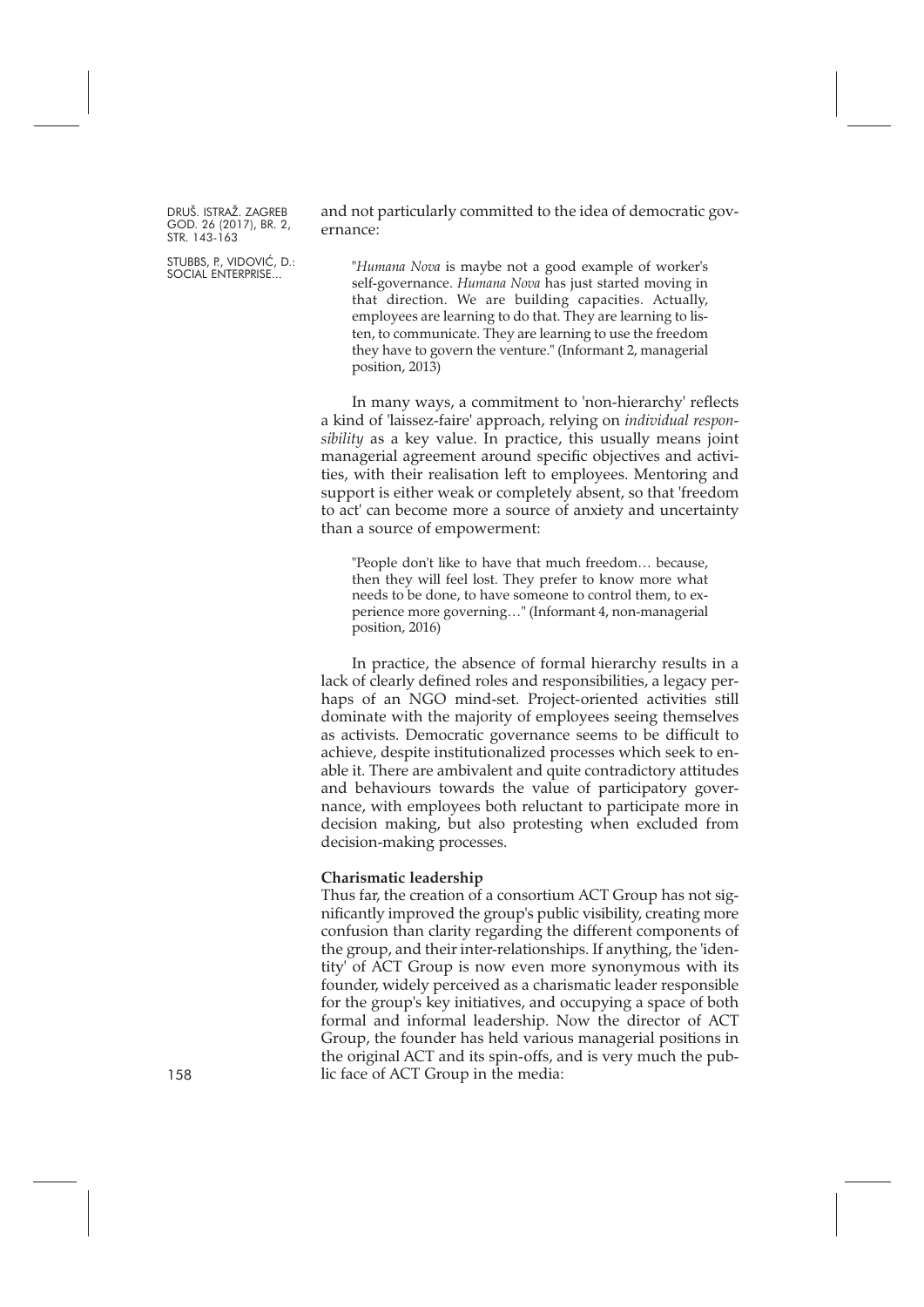STUBBS, P., VIDOVIĆ, D.: SOCIAL ENTERPRISE...

"ACT Group… I don't think it's recognised that much… Most often they have heard about (founder), and then they recall – Aha! (founder), ACT, Čakovec…" (Informant 4, non- -managerial position, 2016)

The issue of 'leadership' in social enterprise is an important one. Many involved in ACT Group have stated that they "cannot imagine ACT Group operating without (founder)", that "everything would fall apart without him", or even admitting that they are not sure whether they would have joined or stayed if the founder were not there:

"I was actually thrilled to work here after I spoke with (founder), who interviewed me. Before that, other employers would refuse to employ me, when I told them that I am still studying and want to finish. (Founder) was, to my surprise, so supportive, and he gave me the job. (…) I still think he is a great person, even though we disagreed sometimes, and I appreciate the experience gained in ACT." (Informant 5, non-managerial position, on leave, 2016)

"(Founder) made me fall in love with social entrepreneurship." (Informant 6, managerial position, 2016)

The founder is consulted informally on a daily basis by colleagues and employees, often with little regard for his formal role and sidestepping normal channels of decision-making. In many ways, the lack of formal hierarchy within ACT Group is combined with strong reliance on a single charismatic leader playing multiple roles and therefore ultimately reinforcing a different kind of hierarchy. The intensification of formalisation within ACT Group during the last decade has, to all intents and purposes, coincided with the continued leadership of one person. The contradiction between the collective spirit of ACT Group and the individualised embodiment of this in the form of its charismatic leader is striking. ACT Group continues to be enrolled, then, within a model of the 'heroic' social entrepreneur, although in the end, it may be as much the hybridity and multi-facetedness of ACT Group which accounts for its resilience in a difficult operating environment.

## **CONCLUSIONS**

We have addressed some key elements of the complexity and hybridity of the social enterprise form and in particular the gap between stated intentions and 'on the ground' practices. The need for continued reflection is particularly striking amongst those seeking to develop sustainable social enterprises, particularly in fluid or under-developed operating environ-159 ments. This retrospective presentation of a pioneering social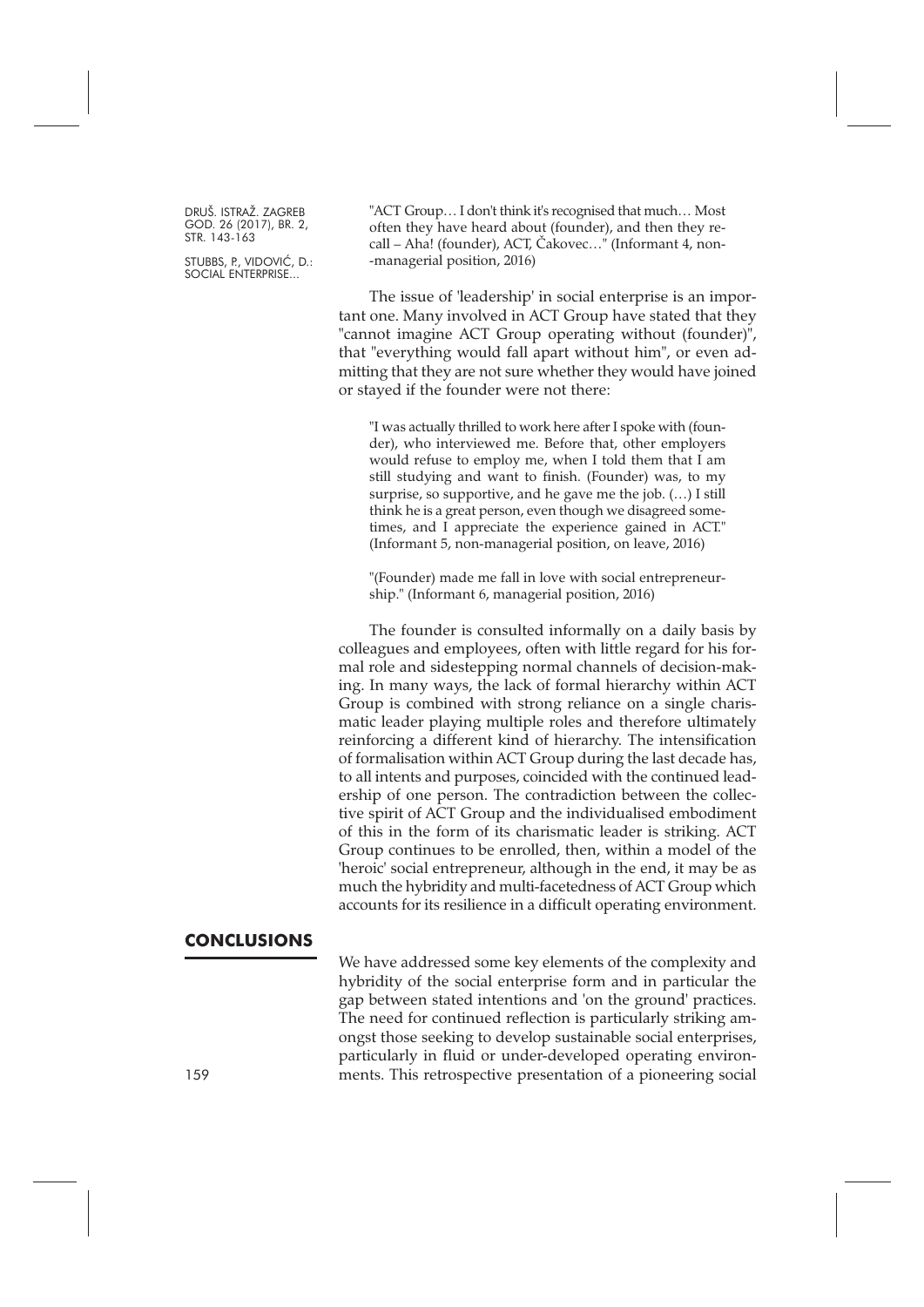STUBBS, P., VIDOVIĆ, D.: SOCIAL ENTERPRISE...

enterprise in Croatia can be complemented in future by other case studies building towards a comparative understanding of the lived practices of a wider range of social enterprises, exploring the complex articulations between organisation forms and structural possibilities. The study has at least shown the importance of going beyond simplistic and one-dimensional understandings of either heroic experimentation or the unfettered reproduction of neoliberalism which all too often frame accounts of social enterprise.

The case illustrates the multifaceted complexity of organisational processes over time, seen as a continuing battle to ensure sustainable internal functionality, as well as a flexibility to respond and adapt to an external environment which, in transition contexts, is inconsistent and often unsupportive. ACT's social enterprise practice, with its origins in an explicit 'oppositional' identity, contains hybrid aspects, seeking to 'make a difference' without abandoning a critical stance towards the dominant for-profit economic model. The study also provides insights into the shifting dynamics of formality and informality, on the one hand, and hierarchy and non-hierarchy on the other. There is much more going on than merely the co-existence of a formal rejection of hierarchy alongside significant informal hierarchical structures of decision-making. Legacies of participatory governance within workers' self-management from the times of socialist Yugoslavia prove difficult to maintain and adapt in the face of contemporary democratic deficits and a push towards continual 'social innovation' and survival of the fittest in the (quasi-)market. To an extent, the challenges of collective governance are compensated for in the role of charismatic leader, whose multiple roles, visionary leadership and deep commitment actually reinforce collective imaginaries rather than erode them. As noted above, more studies are needed to explore these elements across a wider range of cases and contextual conditions.

# **REFERENCES**

ACT Group (2015a). *Annual report on ACT Group*. Čakovec: ACT Group.

ACT Group (2015b). *Brochure on ACT Group*. Čakovec: ACT Group.

Bach, J., & Stark, D. (2003). *Technology and transformation: Facilitating knowledge networks in Eastern Europe*, Technology, Business and Society Programme, Paper 10, Geneva: UNRISD.

Blagojević, M. (2006). *Knowledge production at the semi-periphery: A gender perspective*. Belgrade: Institute of Criminology and Sociological Research.

Block, S. (2004). *Why nonprofits fail. Overcoming founder's syndrome, fundphobia, and other obstacles to success*. San Francisco: Jossey-Bass.

Bornstein, D. (1998). Changing the world on a shoestring. *Atlantic Monthly, 281*(1), 34–39.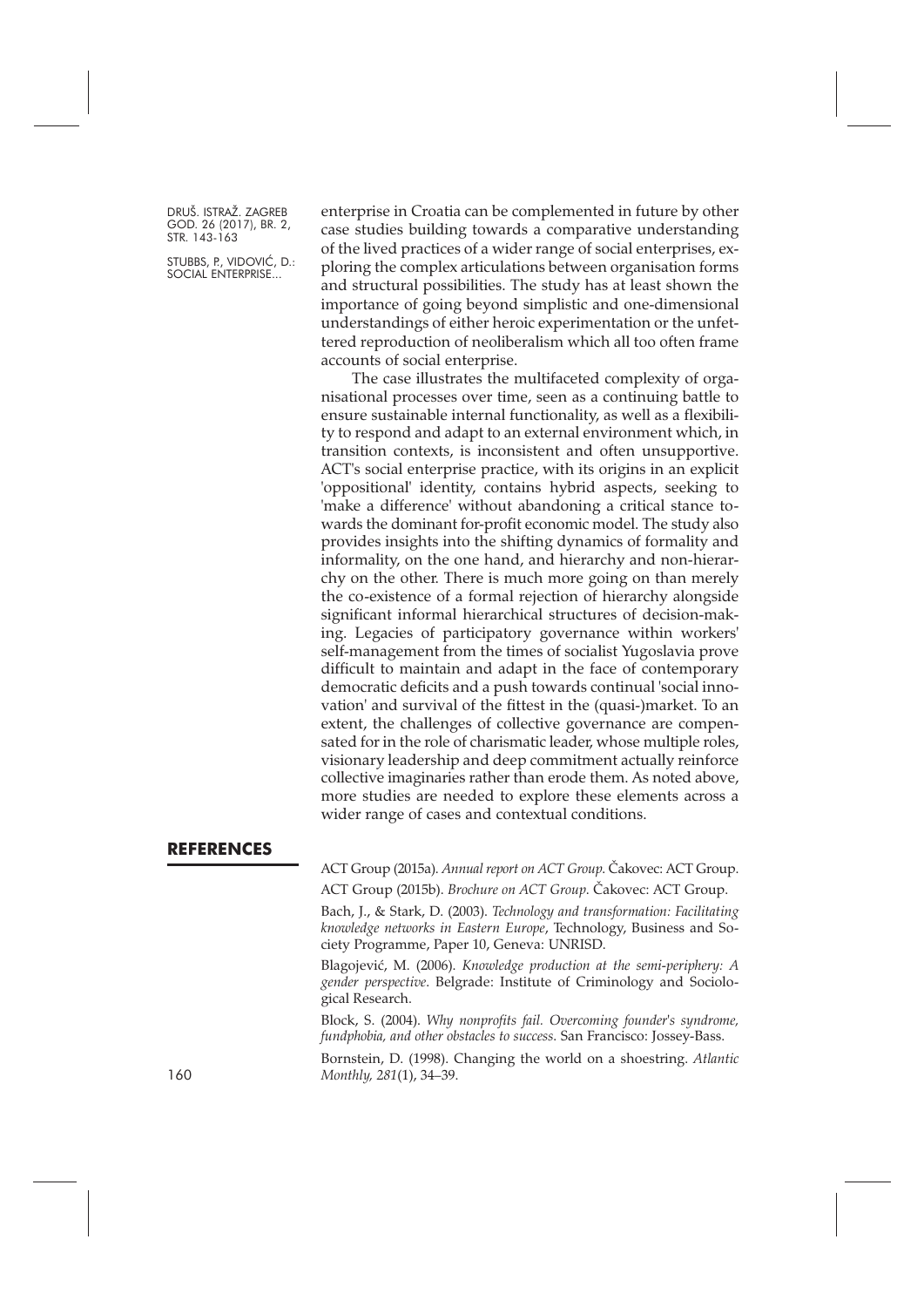STUBBS, P., VIDOVIĆ, D.: SOCIAL ENTERPRISE...

Chisholm, D. (1989). *Coordination without hierarchy: Informal structures in multiorganizational systems*. Berkeley and Los Angeles: University of California Press.

Clarke, J. (2008). Living with/in and without neo-liberalism. *Focaal, 51*(1), 135–147. <https://doi.org/10.3167/fcl.2008.510110>

Clarke, J. (2010). After neo-liberalism? Markets, states and the reinvention of public welfare. *Cultural Studies, 24*(3), 375–394. [https://doi.](https://doi.org/10.1080/09502381003750310) [org/10.1080/09502381003750310](https://doi.org/10.1080/09502381003750310)

Clarke, J., Bainton, D., Lendvai, N., & Stubbs, P. (2015). *Making policy move: Towards a politics of translation and assemblage*. Bristol: Policy Press. <https://doi.org/10.1332/policypress/9781447313366.001.0001>

Cook, B., Dodds, C., & Mitchell, W. (2003). Social entrepreneurship – False premises and dangerous forebodings. *Australian Journal of Social Issues, 38*(1), 57–72. <https://doi.org/10.1002/j.1839-4655.2003.tb01135.x>

Dagnino, E. (2007). Citizenship: A perverse confluence. *Development in Practice, 17*(4-5), 549–556. <https://doi.org/10.1080/09614520701469534>

Defourny, J., & Develtere, P. (1999). The social economy: The worldwide making of a third sector. In J. Defourny, P. Develtere, & B. Fonteneau (Eds.), *L'économie sociale au Nord et au Sud* (pp. 25–56). Paris: De Boeck.

Defourny, J., & Nyssens, M. (2010). Conceptions of social enterprise and social entrepreneurship in Europe and the United States: Convergences and divergences. *Journal of Social Entrepreneurship, 1*(1), 32–53. <https://doi.org/10.1080/19420670903442053>

Dolan, C., & Rajak, D. (2016). Introduction: Toward the anthropology of corporate social responsibility. In C. Dolan & D. Rajak (Eds.), *The anthropology of corporate social responsibility* (pp. 1–28). New York: Bergahn.

Eikenberry, A. M., & Kluver, J. D. (2004). The marketization of the nonprofit sector: Civil society at risk? *Public Administration Review, 64*(2), 132–140. <https://doi.org/10.1111/j.1540-6210.2004.00355.x>

European Commission (2011). *Social business initiative: Creating a favourable climate for social enterprises.* Brussels: European Commission.

Fine, G. A. (2003). Towards a peopled ethnography: Developing theory from group life. *Ethnography, 4*(1), 41–60. [https://doi.org/10.1177/](https://doi.org/10.1177/1466138103004001003) [1466138103004001003](https://doi.org/10.1177/1466138103004001003)

Fraser, N. (2009). Feminism, capitalism and the cunning of history. *New Left Review, 56,* 97–117.

Gibson-Graham, J. K. (2006). *A postcapitalist politics*. Minneapolis: University of Minnesota Press.

Gould, J. (2004). Introducing aidnography. In J. Gould & H. Secher Marcussen (Eds.), *Ethnographies of Aid: exploring development texts and encounters*. Roskilde: University Institute for Development Studies.

Krajina, Z., & Blanuša, N. (Eds.) (2016). *EU, Europe unfinished: Mediating Europe and the Balkans in a time of crisis*. London: Rowman & Littlefield.

Larner, W. (2015). The limits of post-politics: Rethinking radical social 161 enterprise. In J. Wilson & E. Swyngedouw (Eds.), *The post-political*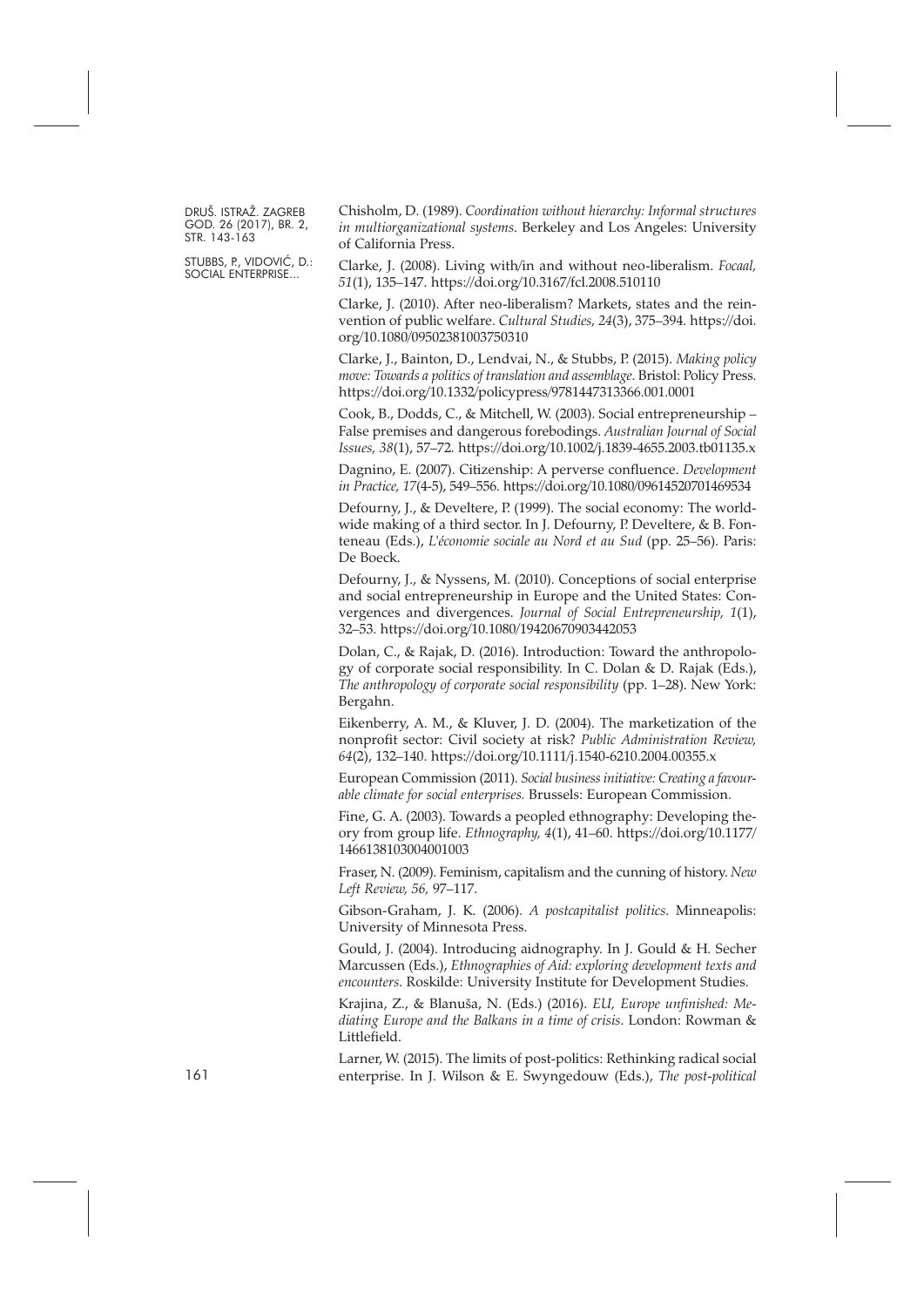STUBBS, P., VIDOVIĆ, D.: SOCIAL ENTERPRISE...

*and its discontents: Spaces of depoliticisation, spectres of radical politics* (pp. 189–207). Edinburgh: University Press.

Leadbeater, C. (1997). *The rise of the social entrepreneur*. London: Demos.

Lendvai, N., & Stubbs, P. (2007). Policies as translation: Situating transnational social policies. In S. M. Hodgson & Z. Irving (Eds.), *Policy reconsidered: Meanings, politics and practices* (pp. 173–190). Bristol, Policy Press. [https://doi.org/10.1332/policypress/9781861349132.](https://doi.org/10.1332/policypress/9781861349132.003.0010) [003.0010](https://doi.org/10.1332/policypress/9781861349132.003.0010)

Lloyd, P. (2007). The social economy in the new political economic context. In A. Noya, & E. Clarence (Eds.), *The social economy. Building inclusive economies* (pp. 61–90). Paris: OECD. [https://doi.org/10.1787/](https://doi.org/10.1787/9789264039889-4-en) [9789264039889-4-en](https://doi.org/10.1787/9789264039889-4-en)

Marcus, G. E. (1995). Ethnography in/of the world system: The emergence of multi-sited ethnography. *Annual Review of Anthropology, 24*, 95–117. <https://doi.org/10.1146/annurev.an.24.100195.000523>

McMahon, T. (2008). *Social construction of charismatic leadership: A case study*. PhD thesis. Ann Arbor: Proquest, Umi Dissertation Publishing.

McRobbie, A. (2011). Rethinking creative economy as radical social enterprise. *Variant, 41,* 32–33.

Muehlebach, A. (2012). *The moral neoliberal: Welfare and citizenship in Italy*. Chicago: University of Chicago Press. [https://doi.org/10.7208/](https://doi.org/10.7208/chicago/9780226545417.001.0001) [chicago/9780226545417.001.0001](https://doi.org/10.7208/chicago/9780226545417.001.0001)

Newman, J. (2012). *Working the spaces of power: Activism, neoliberalism and gendered labour*. London: Bloomsbury Academic.

Olma, S. (2016). Fair city: Beyond the ideological trinity of innovation. *Amsterdam Alternative 6.* Available at [http://amsterdamalterna](http://amsterdamalternative.nl/articles/1890) [tive.nl/articles/1890.](http://amsterdamalternative.nl/articles/1890)

Smith, D. (2005). *Institutional ethnography: A sociology for people*. Lanham: AltaMara Press.

Spear, R. (2010). *Social entrepreneurship and social movements*, Skoll Colloquium on Social Entrepreneurship, Oxford, June. Available at https://www.academia.edu/4183726/Social\_Entrepreneurship\_and [Social\\_Movements](https://www.academia.edu/4183726/Social_Entrepreneurship_and_Social_Movements)

Spry, T. (2009). Bodies of/as evidence in autoethnography? *International Review of Qualitative Research, 1*(4), 603–610.

Stubbs, P. (2012). Networks, organisations, movements: Narratives and shapes of three waves of activism in Croatia. *Polemos, 15* (2), 11–32.

Stubbs, P. (2015). Performing reform in South East Europe. In J. Clarke, D. Bainton, N. Lendvai, & P. Stubbs, *Making policy move: Towards a politics of translation and assemblage* (pp. 65–94). Bristol: Policy Press. <https://doi.org/10.1332/policypress/9781447313366.003.0003>

Šimleša, D., Puđak, J., Majetić, F., & Bušljeta Tonković, A. (2015a). *Across the borders: Social economy in Europe*. Zagreb: Institute of Social Sciences Ivo Pilar.

Šimleša, D., Puđak, J., Majetić, F., & Bušljeta Tonković, A. (2015b). *Mapping new horizons: Report on the state of social entrepreneurship in Croatia 2015.* Zagreb: Institute of Social Sciences Ivo Pilar.